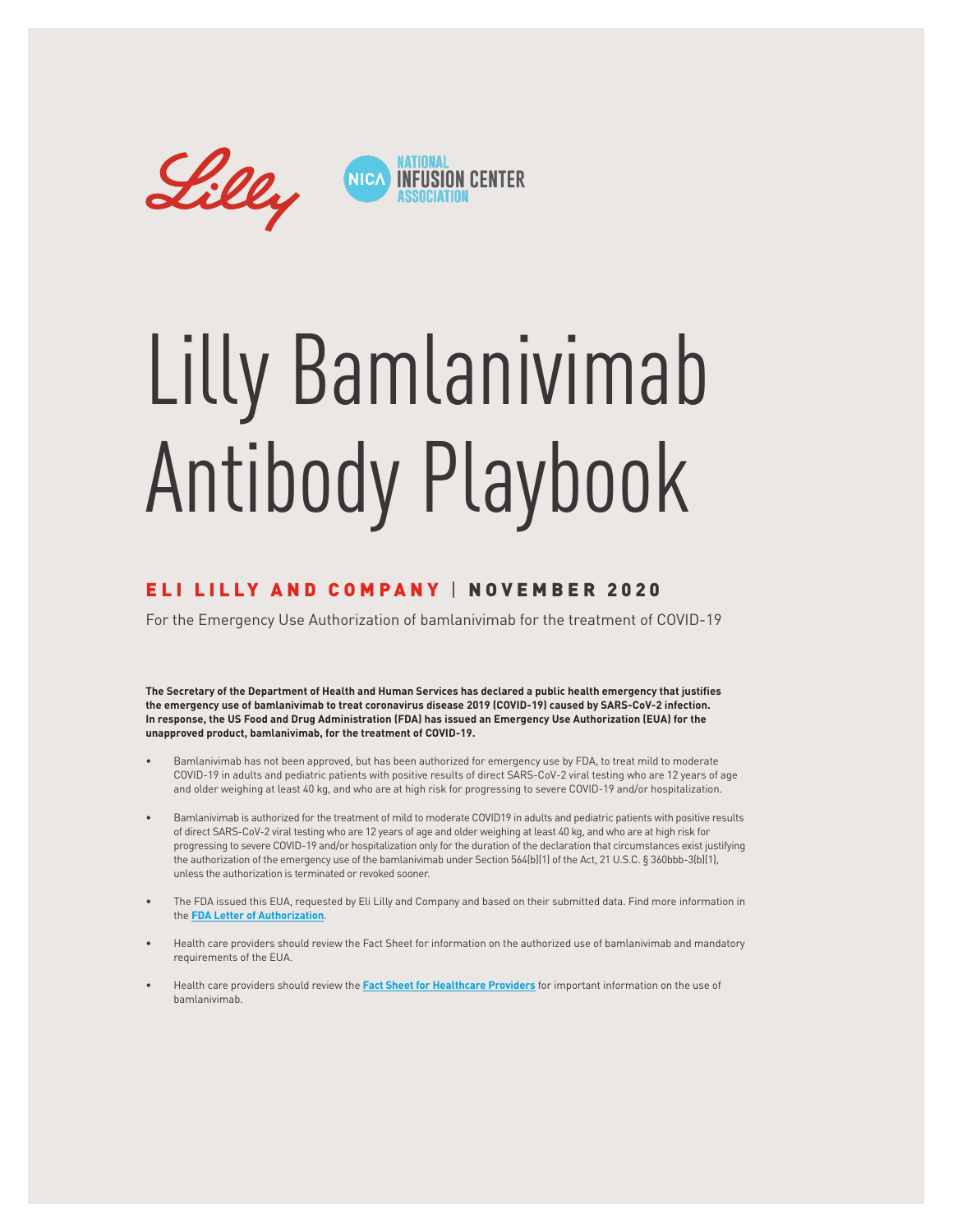## **TABLE OF CONTENTS**

| Section 5: Recommended Infusion Site of Care Resources and Equipment Considerations  20 |  |
|-----------------------------------------------------------------------------------------|--|
|                                                                                         |  |
|                                                                                         |  |
|                                                                                         |  |
|                                                                                         |  |
|                                                                                         |  |

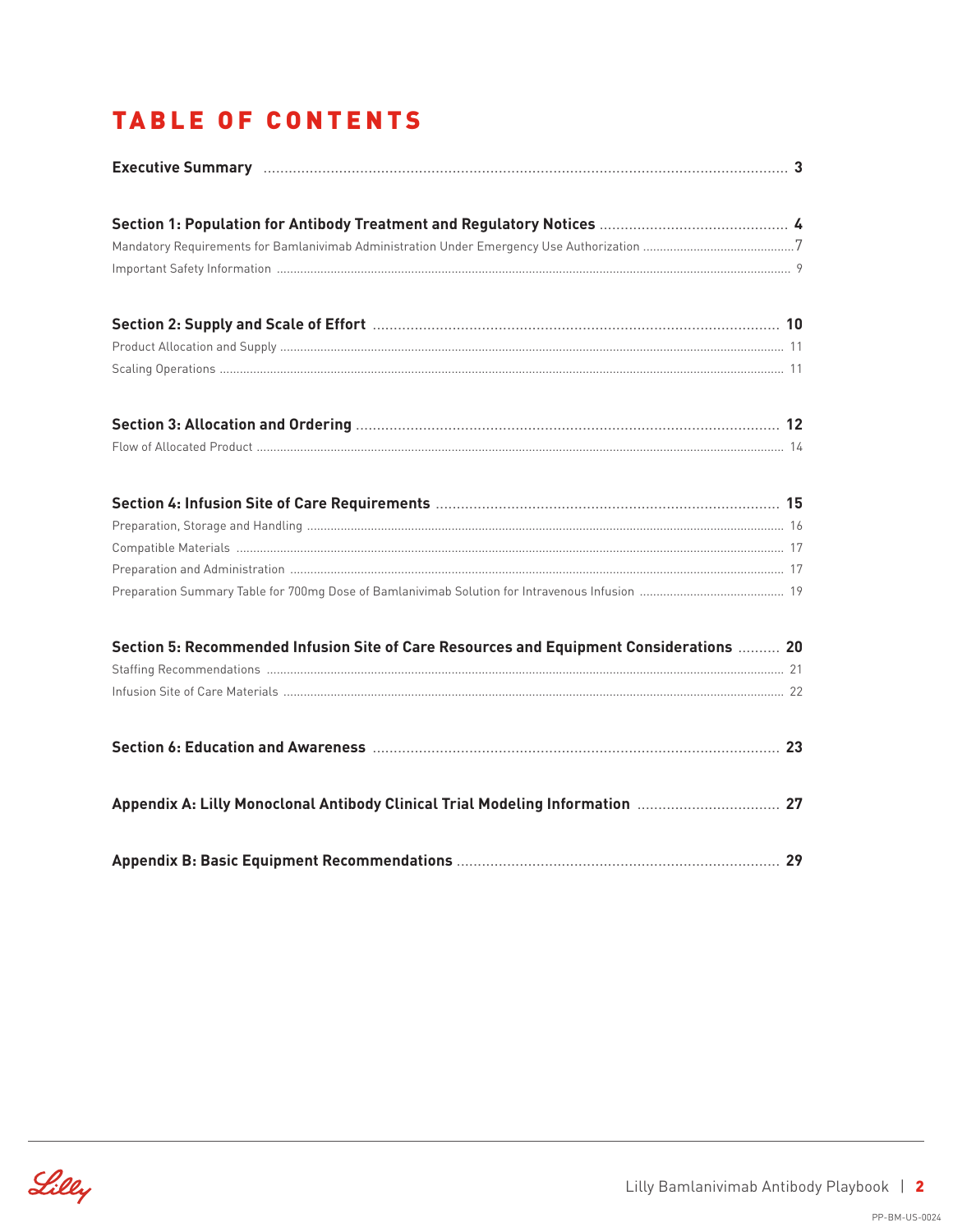## EXECUTIVE SUMMARY

The world is currently in the midst of a global pandemic. As a global pharmaceutical company, we feel a responsibility to do our part to relieve the burden COVID-19 has placed on countries, communities and families around the world.

Clinical trials have shown that monoclonal antibodies may be effective in treating COVID-19. Lilly in partnership with AbCellara has developed a monoclonal antibody called bamlanivimab. Bamlanivimab is a recombinant neutralizing human IgG1 monoclonal antibody directed against the spike protein of SARS-CoV-2. It is designed to block viral attachment and entry into human cells, thus neutralizing the virus.



This Antibody Playbook provides information for state, territorial and local public health programs to plan and operationalize a bamlanivimab antibody response to COVID-19. The sections of this document cover specific areas of COVID-19 antibody program planning and implementation, as well as links to resources to assist with those efforts. The sections described in this Playbook may also overlap with routine monoclonal antibody treatment and infusion program activities. This playbook represents guidance based on Lilly's Clinical Trial experience and National Infusion Center Association (NICA) experience in monoclonal antibody treatments and should not supersede local requirements for infusion sites of care. Please defer to local guidelines.

#### **In addition, the Playbook includes information regarding planning and implementation based on varying infusion sites of care, such as:**

- Existing hospital or community-based infusion sites of care
- Existing clinical space (e.g., primary care practices affiliated with hospital systems, urgent care locations, emergency departments, surgery centers, dialysis centers, plasma centers, respiratory clinics and other health care delivery entities approved to administer infusion therapies)

We expect most infusion treatments will be administered in one of these aforementioned infusion sites of care, but other infusion sites of care may also be considered. **This Playbook provides information that may or may not be applicable to certain spaces depending on existing capabilities.**

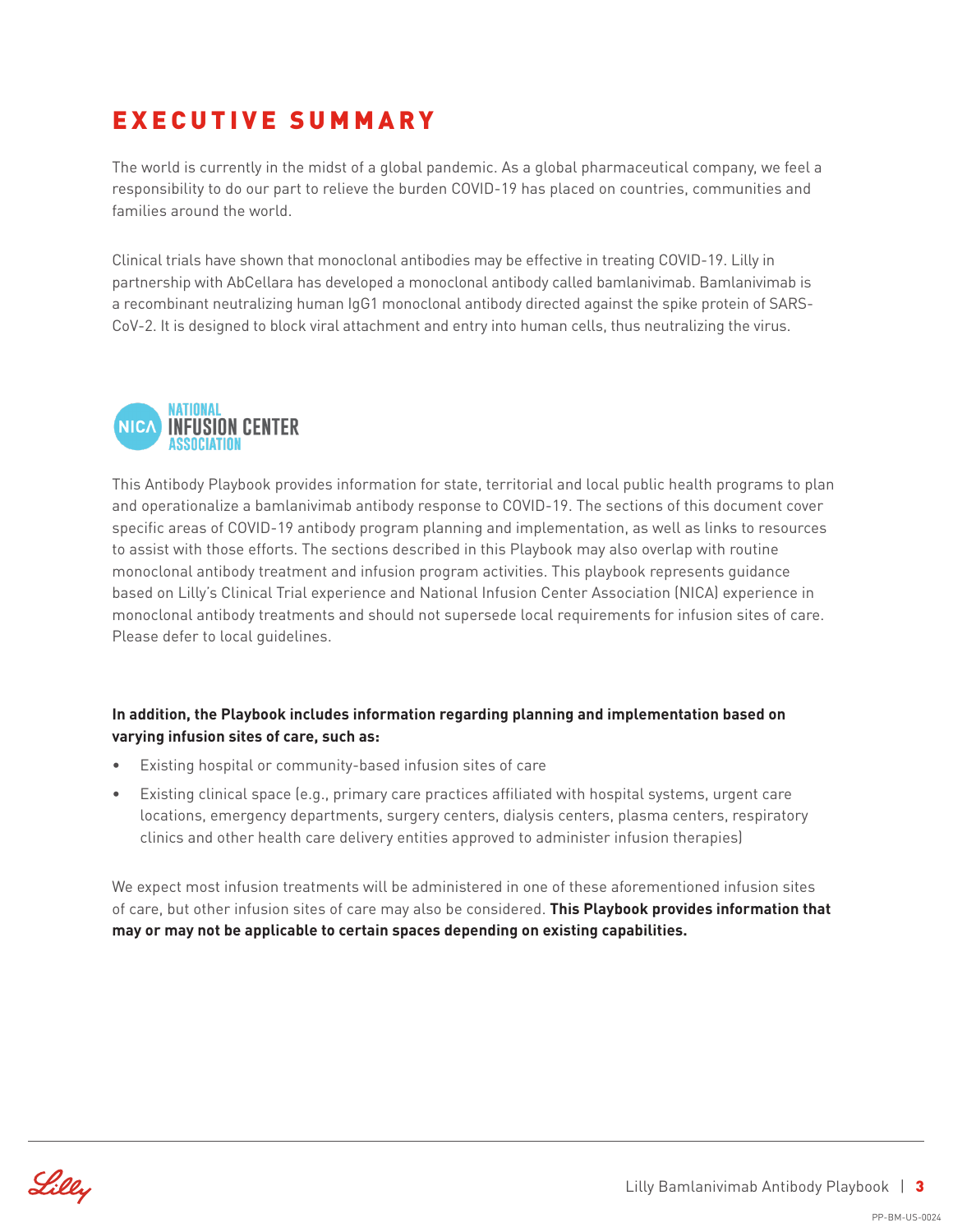SECTION 01

## POPULATION FOR ANTIBODY TREATMENT AND REGULATORY NOTICES

Lilly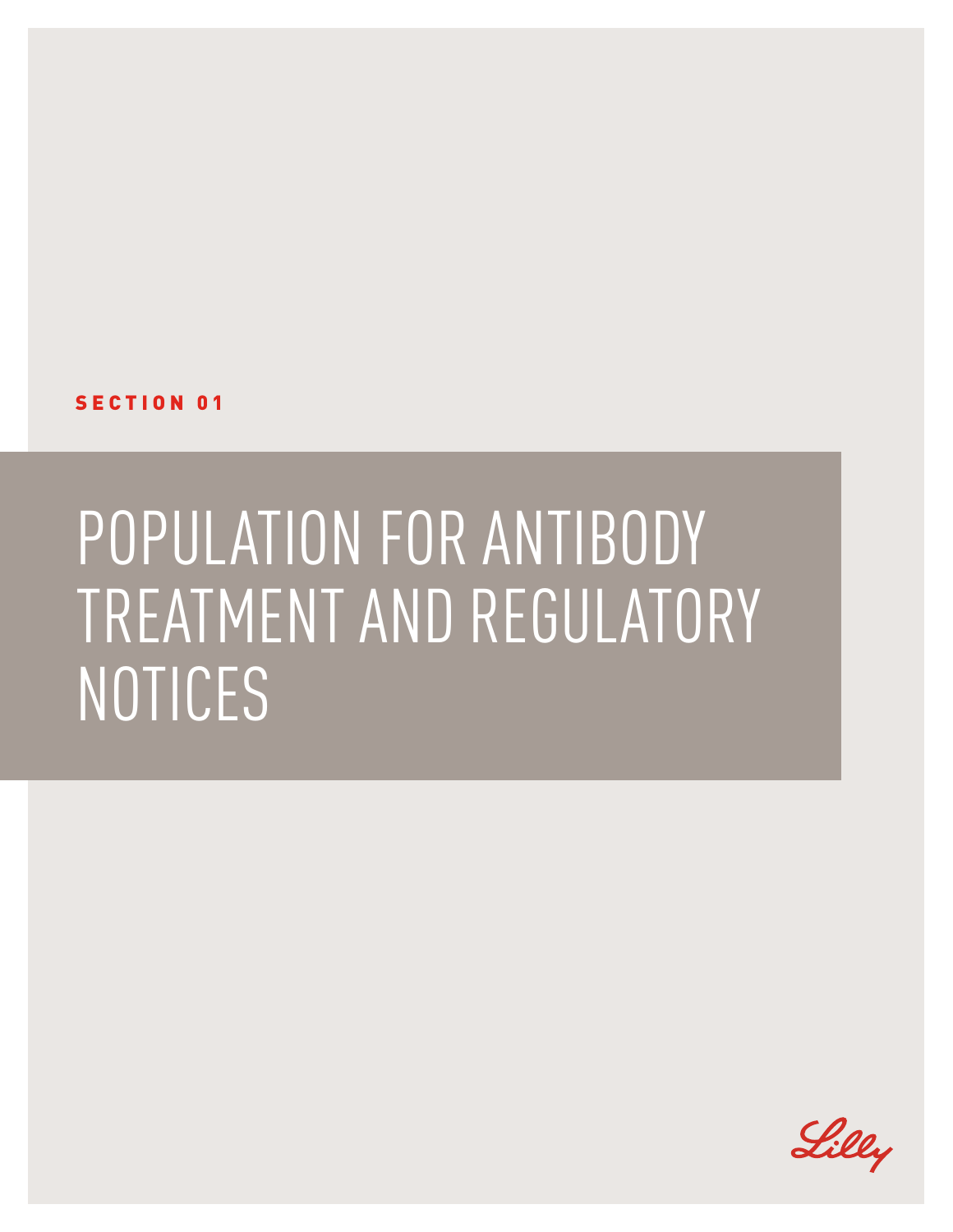### P O P U L AT I O N F O R ANTIBODY TREATMENT

This EUA is for the use of the unapproved product bamlanivimab for the treatment of mild to moderate† COVID-19 in adults and pediatric patients with positive results of direct SARS-CoV-2 viral testing who are 12 years and older weighing at least 40 kg, and who are at high risk for progressing to severe COVID-19 and/or hospitalization.

#### **Limitations of Benefit in Patients with Severe COVID-19**

Benefit of treatment with bamlanivimab has not been observed in patients hospitalized due to COVID-19. Monoclonal antibodies, such as bamlanivimab, may be associated with worse clinical outcomes when administered to hospitalized patients with COVID-19 requiring high flow oxygen or mechanical ventilation. Therefore, bamlanivimab is not authorized for use in patients:

- who are hospitalized due to COVID-19, OR
- who require oxygen therapy due to COVID-19, OR
- who require an increase in baseline oxygen flow rate due to COVID-19 in those on chronic oxygen therapy due to underlying non-COVID-19 related comorbidity.

For more information, reference the **[Fact Sheet for](http://pi.lilly.com/eua/bamlanivimab-eua-factsheet-hcp.pdf)  [Healthcare Providers](http://pi.lilly.com/eua/bamlanivimab-eua-factsheet-hcp.pdf)**.

#### **High risk is defined as patients who meet at least one of the following criteria:**

- Have a body mass index (BMI) **≥**35
- Have chronic kidney disease
- Have diabetes
- Have immunosuppressive disease
- Are currently receiving immunosuppressive treatment
- Are **≥**65 years of age
- Are **≥**55 years of age AND have
	- cardiovascular disease, OR
	- hypertension, OR
	- chronic obstructive pulmonary disease/ other chronic respiratory disease.
- Are 12 17 years of age AND have
	- BMI **≥**85th percentile for their age and gender based on CDC growth charts, **[https://www.](https://www.cdc.gov/growthcharts/clinical_charts.htm) [cdc.gov/growthcharts/](https://www.cdc.gov/growthcharts/clinical_charts.htm) [clinical\\_charts.htm](https://www.cdc.gov/growthcharts/clinical_charts.htm)**, OR
	- sickle cell disease, OR
	- congenital or acquired heart disease, OR
	- neurodevelopmental disorders, for example, cerebral palsy, OR
	- a medical-related technological dependence, for example, tracheostomy, gastrostomy, or positive pressure ventilation (not related to COVID-19), OR
	- asthma, reactive airway or other chronic respiratory disease that requires daily medication for control.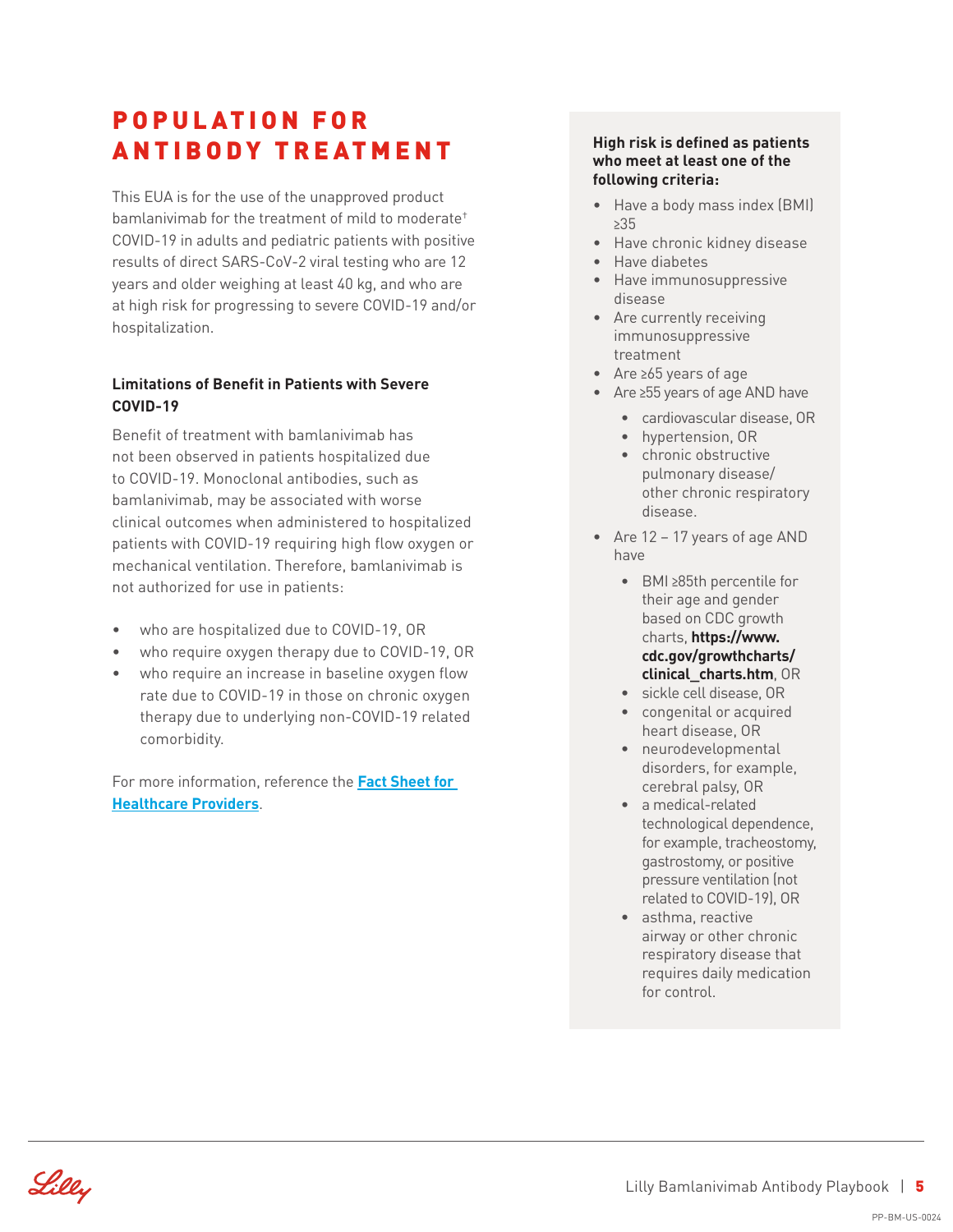#### **Bamlanivimab must be administered by intravenous (IV) infusion.**

Bamlanivimab may only be administered in settings in which health care providers have immediate access to medications to treat a severe infusion reaction, such as anaphylaxis, and the ability to activate the emergency medical system (EMS), as necessary.

Health care providers must submit a report on all medication errors and **ALL SERIOUS ADVERSE EVENTS** potentially related to bamlanivimab. See Sections 8 and 9 of the Fact Sheet for Healthcare Providers for reporting instructions below.

- The authorized dosage for bamlanivimab is a single intravenous (IV) infusion of 700 mg administered as soon as possible after positive viral test for SARS-CoV-2 and within 10 days of symptom onset.
- Bamlanivimab is available as concentrated solution and must be diluted prior to administration.
- Administer bamlanivimab 700 mg via IV infusion over at least 60 minutes via pump or gravity.
- Clinically monitor patients during infusion and observe patients for at least 1 hour after infusion is complete.
- Patients treated with bamlanivimab should continue to self-isolate and use infection control measures (e.g., wear mask, isolate, social distance, avoid sharing personal items, clean and disinfect "high touch" surfaces, and frequent handwashing) according to CDC guidelines.

The authorized dosage may be updated as additional data from clinical trials becomes available.

For information on clinical trials that are testing the use of bamlanivimab in COVID-19, please see **[www.clinicaltrials.gov](http://www.clinicaltrials.gov)**.



<sup>†</sup>Patients with **mild** COVID-19 illness may exhibit a variety of signs and symptoms (e.g., fever, cough, sore throat, malaise, headache, muscle pain, nausea, vomiting, diarrhea, loss of taste and smell). They do not have shortness of breath, dyspnea on exertion, or abnormal imaging.

**Moderate** COVID-19 illness is defined as evidence of lower respiratory disease during clinical assessment or imaging, with SpO2 **≥**94% on room air at sea level. **Source:** National Institutes of Health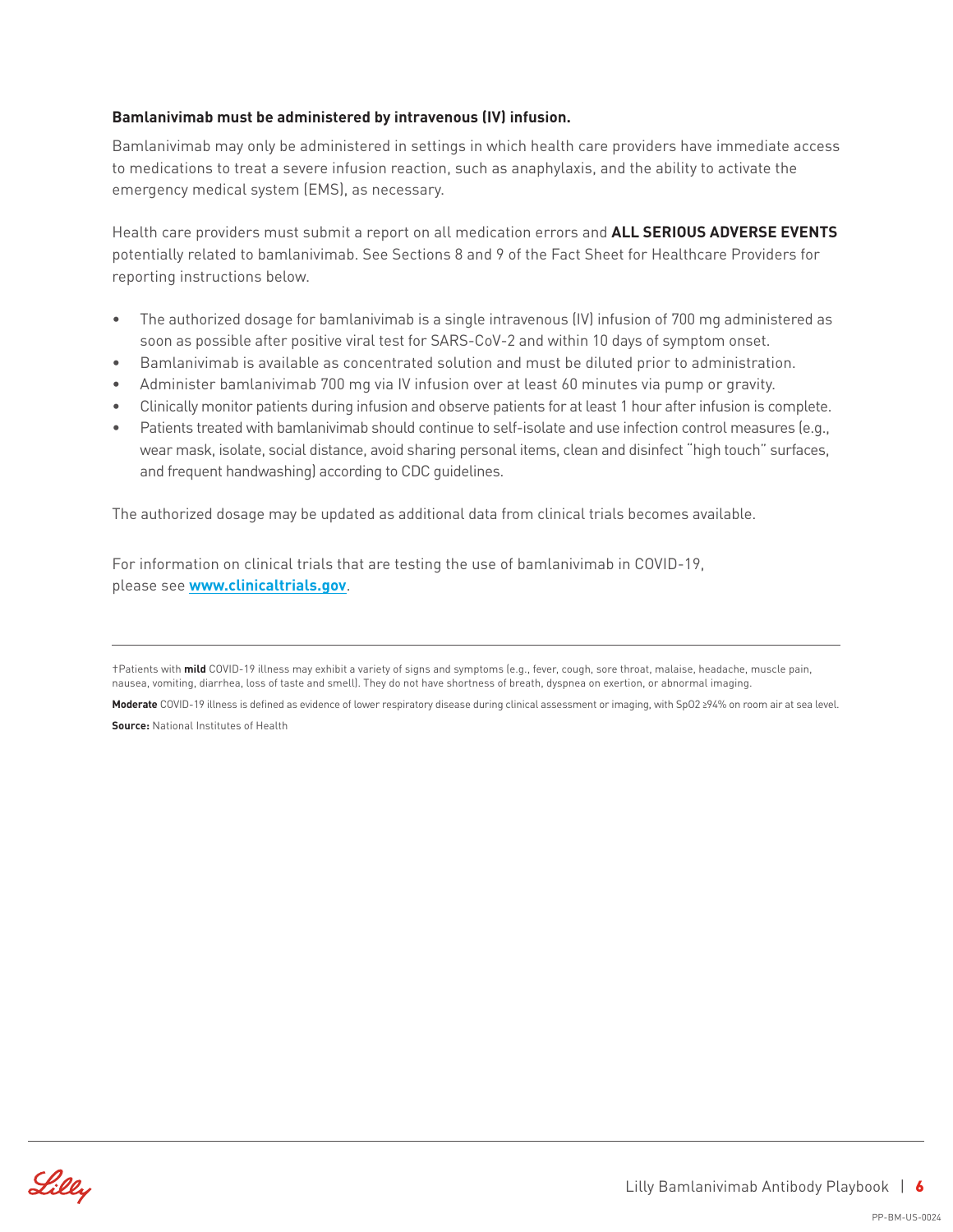#### **Mandatory Requirements for Bamlanivimab Administration Under Emergency Use Authorization**

In order to mitigate the risks of using this unapproved product under the EUA and to optimize the potential benefit of bamlanivimab, the following items are required. Use of bamlanivimab under this EUA is limited to the following (all requirements **must** be met):

- **1.** Treatment of mild to moderate COVID-19 in adults and pediatric patients with positive results of direct SARS-CoV-2 viral testing who are 12 years of age and older weighing at least 40kg, and who are at high risk for progressing to severe COVID-19 and/or hospitalization.
- **2.** Healthcare providers must communicate to patients or parents/caregivers, as age appropriate, information consistent with the **Fact Sheet for Patients, Parents and Caregivers** prior to the patient receiving bamlanivimab. Healthcare providers (to the extent practicable given the circumstances of the emergency) must document in the patient's medical record that the patient/caregiver has been:
	- **a.** Given the **Fact Sheet for Patients, Parents and Caregivers**,
	- **b.** Informed of alternatives to receiving authorized bamlanivimab, and
	- **c.** Informed that bamlanivimab is an unapproved drug that is authorized for use under this Emergency Use Authorization.
- **3.** Patients with known hypersensitivity to any ingredient of bamlanivimab must not receive bamlanivimab.
- **4.** The prescribing health care provider and/or the provider's designee are/is responsible for mandatory reporting of all medication errors and serious adverse events\* occurring within 7 calendar days from the onset of the event. The reports should include unique identifiers and the words "Bamlanivimab treatment under Emergency Use Authorization (EUA)" in the description section of the report.
	- **• Submit adverse event reports to FDA MedWatch using one of the following methods:**
		- Complete and submit the report online: **www.fda.gov/medwatch/report.htm**, or
		- Use a postage-paid Form FDA 3500 (available at **http://www.fda.gov/downloads/ AboutFDA/ReportsManualsForms/Forms/UCM163919.pdf**) and return it by mail (MedWatch, 5600 Fishers Lane, Rockville, MD 20852-9787), or by fax (1-800-FDA-0178), or
		- Call 1-800-FDA-1088 to request a reporting form
		- Submitted reports should include in the field name, "Describe Event, Problem, or Product Use/Medication Error" the statement "Bamlanivimab treatment under Emergency Use Authorization (EUA)"

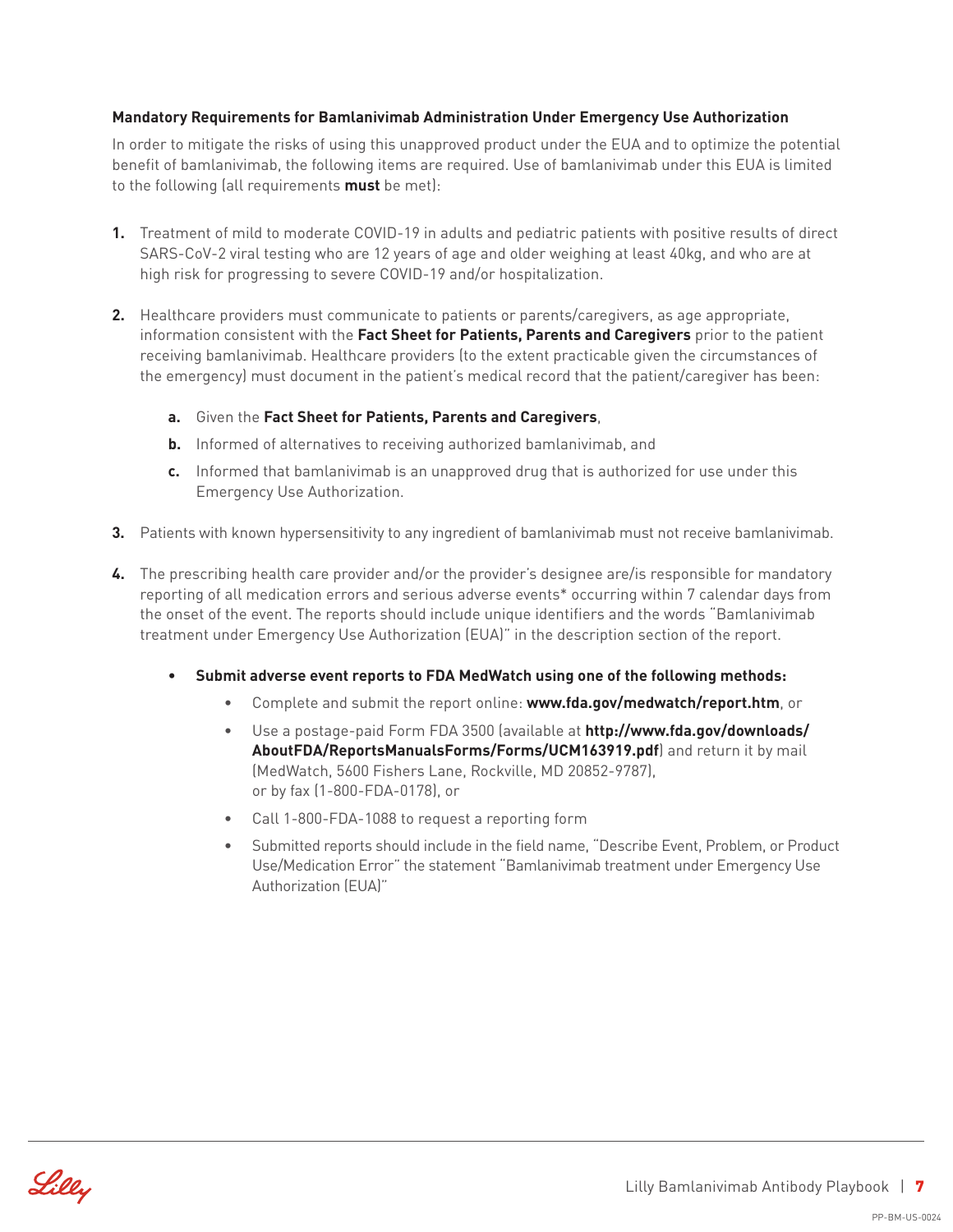#### OTHER REPORTING REQUIREMENTS

#### **• In addition, please provide a copy of all FDA MedWatch forms to:**

Eli Lilly and Company, Global Patient Safety

**Fax:** 1-317-277-0853

**E-mail:** mailindata\_gsmtindy@lilly.com

Or call Eli Lilly and Company at 1-855-LillyC19 (1-855-545-5921) to report adverse events.

**\*Serious Adverse Events are defined as:**

- death;
- a life-threatening adverse event;
- inpatient hospitalization or prolongation of existing hospitalization;
- a persistent or significant incapacity or substantial disruption of the ability to conduct normal life functions;
- a congenital anomaly/birth defect;
- a medical or surgical intervention to prevent death, a life-threatening event, hospitalization, disability or congenital anomaly.

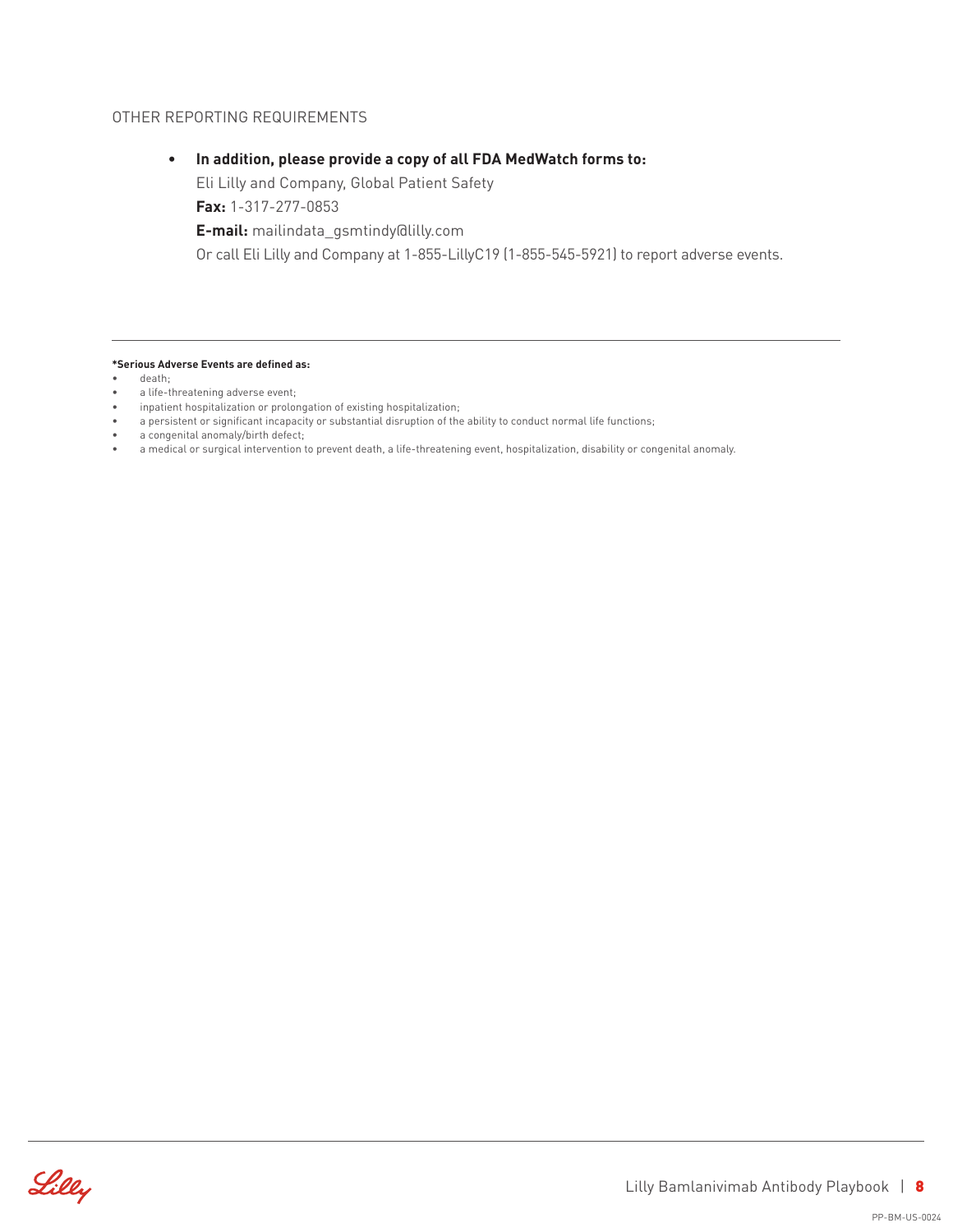## IMPORTANT SAFETY INFORMATION

There are limited clinical data available for bamlanivimab. Serious and unexpected adverse events may occur that have not been previously reported with bamlanivimab use.

#### **Hypersensitivity Including Anaphylaxis and Infusion-Related Reactions**

There is a potential for serious hypersensitivity reaction, including anaphylaxis with administration of bamlanivimab. If signs and symptoms of a clinically significant hypersensitivity reaction or anaphylaxis occur, immediately discontinue administration and initiate appropriate medications and/or supportive therapy.

#### **Infusion-related reactions have been observed with administration of bamlanivimab. Signs and symptoms of infusion related reactions may include:**

• fever, chills, nausea, headache, bronchospasm, hypotension, angioedema, throat irritation, rash including urticaria, pruritus, myalgia, dizziness.

If an infusion-related reaction occurs, consider slowing or stopping the infusion and administer appropriate medications and/or supportive care.

#### **Limitations of Benefit and Potential Risk in Patients with Severe COVID-19**

Benefit of treatment with bamlanivimab has not been observed in patients hospitalized due to COVID-19. Monoclonal antibodies, such as bamlanivimab, may be associated with worse clinical outcomes when administered to hospitalized patients with COVID-19 requiring high flow oxygen or mechanical ventilation. See Limitations of Authorized Use.

#### **Adverse Events**

Adverse events reported in at least 1% of BLAZE-1 clinical trial participants on bamlanivimab 700 mg and placebo were Nausea (3% vs 4%), Diarrhea (1% vs 5%), Dizziness (3% vs 2%), Headache (3% vs 2%), Pruritus (2% vs 1%) and Vomiting (1% vs 3%).

#### **Use in Specific Populations**

#### *Pregnancy*

There are insufficient data on the use of bamlanivimab during pregnancy. Bamlanivimab should only be used during pregnancy if the potential benefit outweighs the potential risk for the mother and the fetus.

#### *Breastfeeding*

There are no available data on the presence of bamlanivimab in human or animal milk, the effects on the breastfed infant, or the effects on milk production. Breastfeeding individuals with COVID-19 should follow practices according to clinical guidelines to avoid exposing the infant to COVID-19.

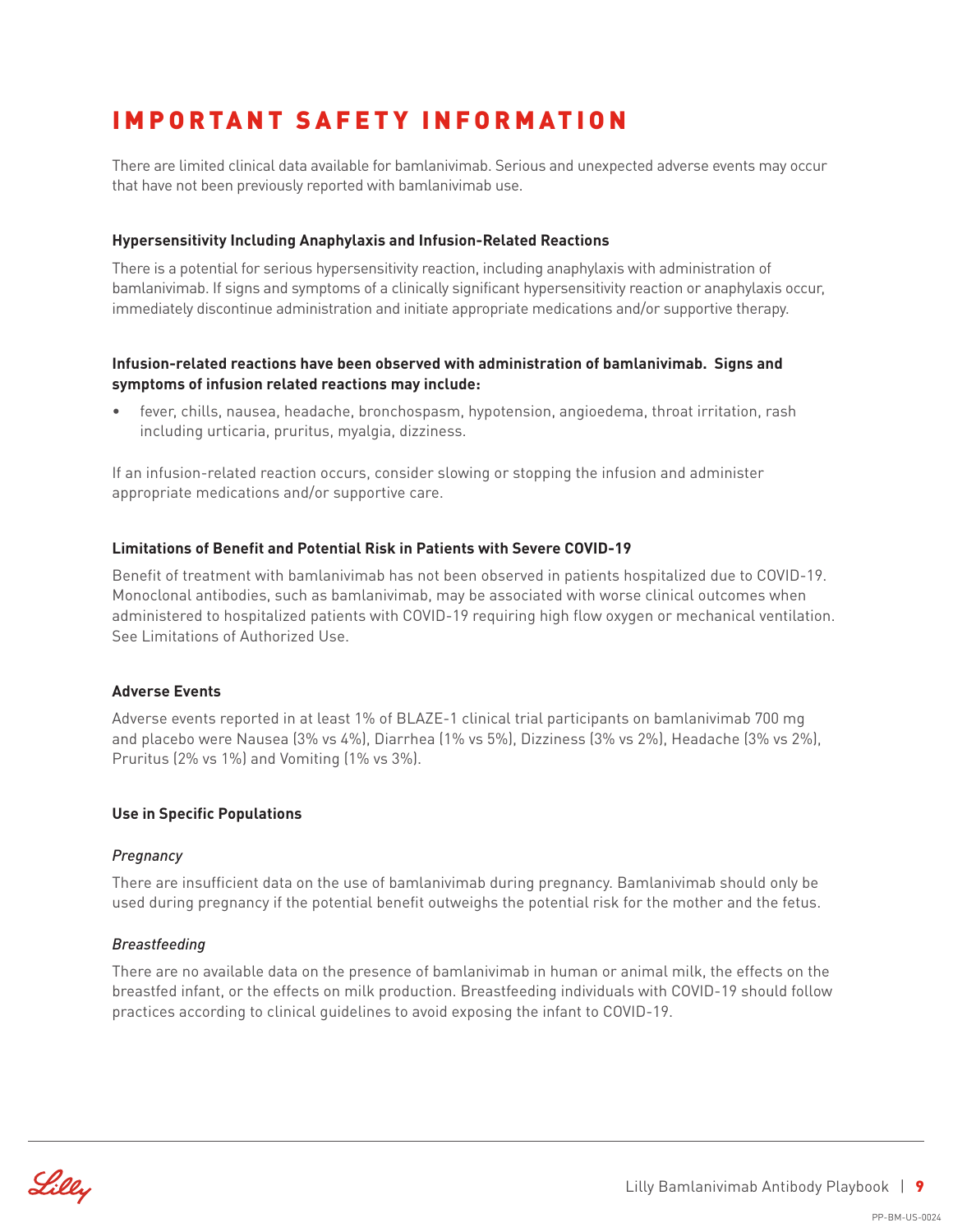

## SUPPLY AND SCALE OF EFFORT

SECTION 02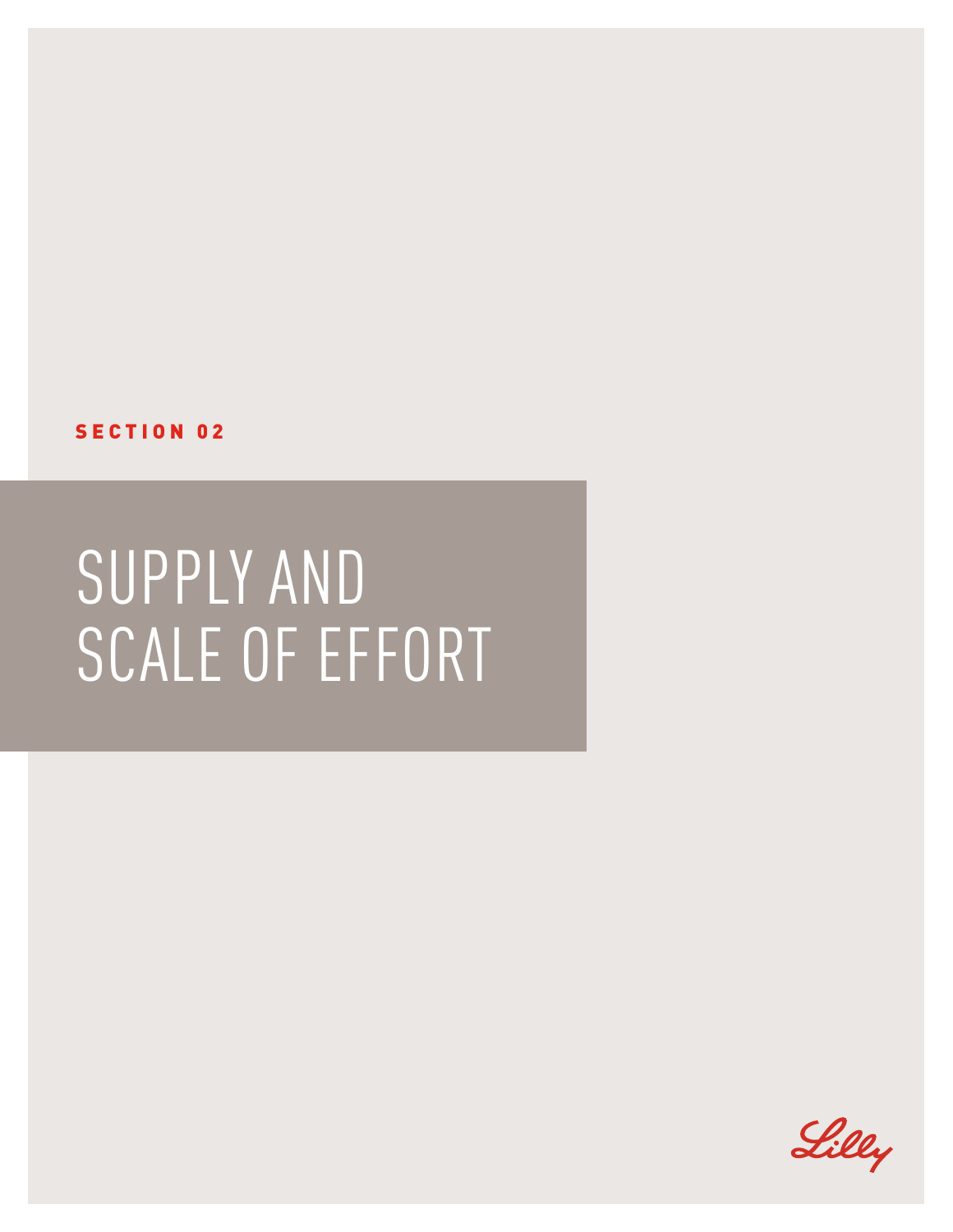## SUPPLY AND SCALE OF EFFORT

#### **Product Allocation and Supply**

Lilly has committed to manufacturing up to 1,000,000 vials of bamlanivimab in 2020, with 100,000 doses available to ship within days of authorization.

Additionally, Lilly has reached an agreement with the U.S. government to supply 300,000 vials within the first two months after Emergency Use Authorization (EUA) with the option to purchase an additional 650,000 vials through June 2021.

Bamlamivimab will be allocated to each state by the Federal Government. Upon EUA, the Federal Government will begin allocating to states immediately and thereafter on a weekly basis. Weekly allocations to state and territorial health departments will be proportionally based on confirmed hospitalizations and COVID-19 cases in each state and territory over the previous seven days, based on data hospitals and state health departments enter into the HHS Protect data collection platform. State Health Authorities will then allocate to individual sites of care within their jurisdiction. If you would like more information about the allocation process or would like to be considered for product allocation, please contact your state health department directly.

#### **Scaling Operations**

The time duration to administer a 700mg/20mL dose of bamlanivimab is 60 minutes at the infusion rate of 200mL/hr (20mL bamlanivimab/180mL 0.9% sodium chloride) for both infusion pumps and gravity infusion. Treatment also requires a post-infusion observation period. It is clinically recommended to monitor patients during infusion and observe patients for at least 1 hour after infusion is complete. Sites of care should follow local requirements when determining appropriate observation periods. If patients will occupy chairs for infusion during this period, rather than a post-treatment monitoring area, planning must account for this time as well.

The number of chairs for infusion can be scaled along with the hours of operation to determine the size of the infusion site of care. Infusion sites of care should take into account time for patient intake, IV preparation, infusion and post-infusion observation when determining potential capacity. For example, in Lilly's monoclonal antibody clinical trial settings, Lilly found a single infusion could take between 165–225 minutes to complete from patient intake to discharge. See Appendix A for more information.

The above values could be used to determine a rough approximation of the number of infusion sites of care that may be needed per region. A region can easily modify the number based on changing the capacity assumptions with the various infusion sites of care. Depending on the dispersion of the population in a region, the region may choose to size some infusion sites of care larger than others.

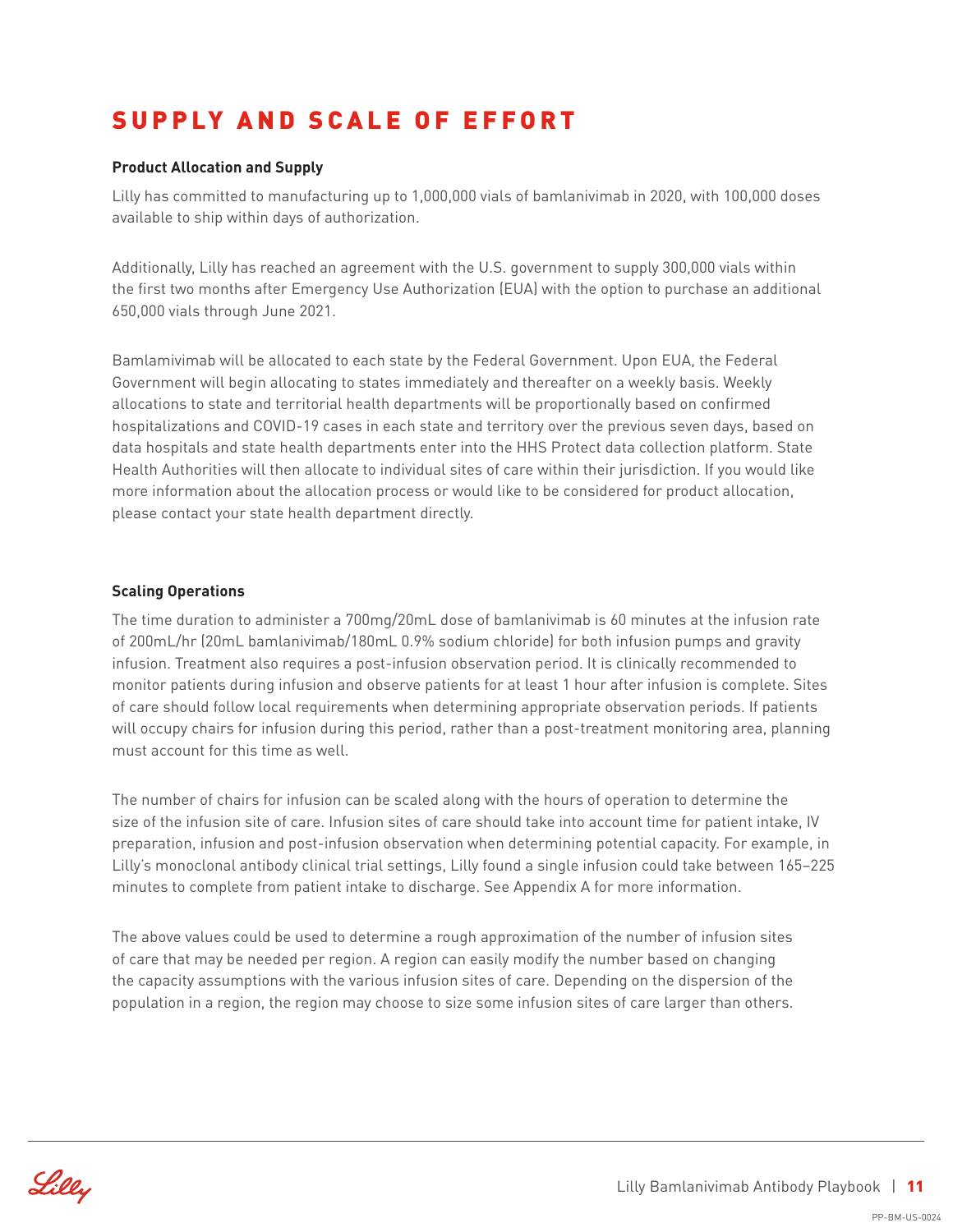#### SECTION 03

## ALLOCATION AND ORDERING

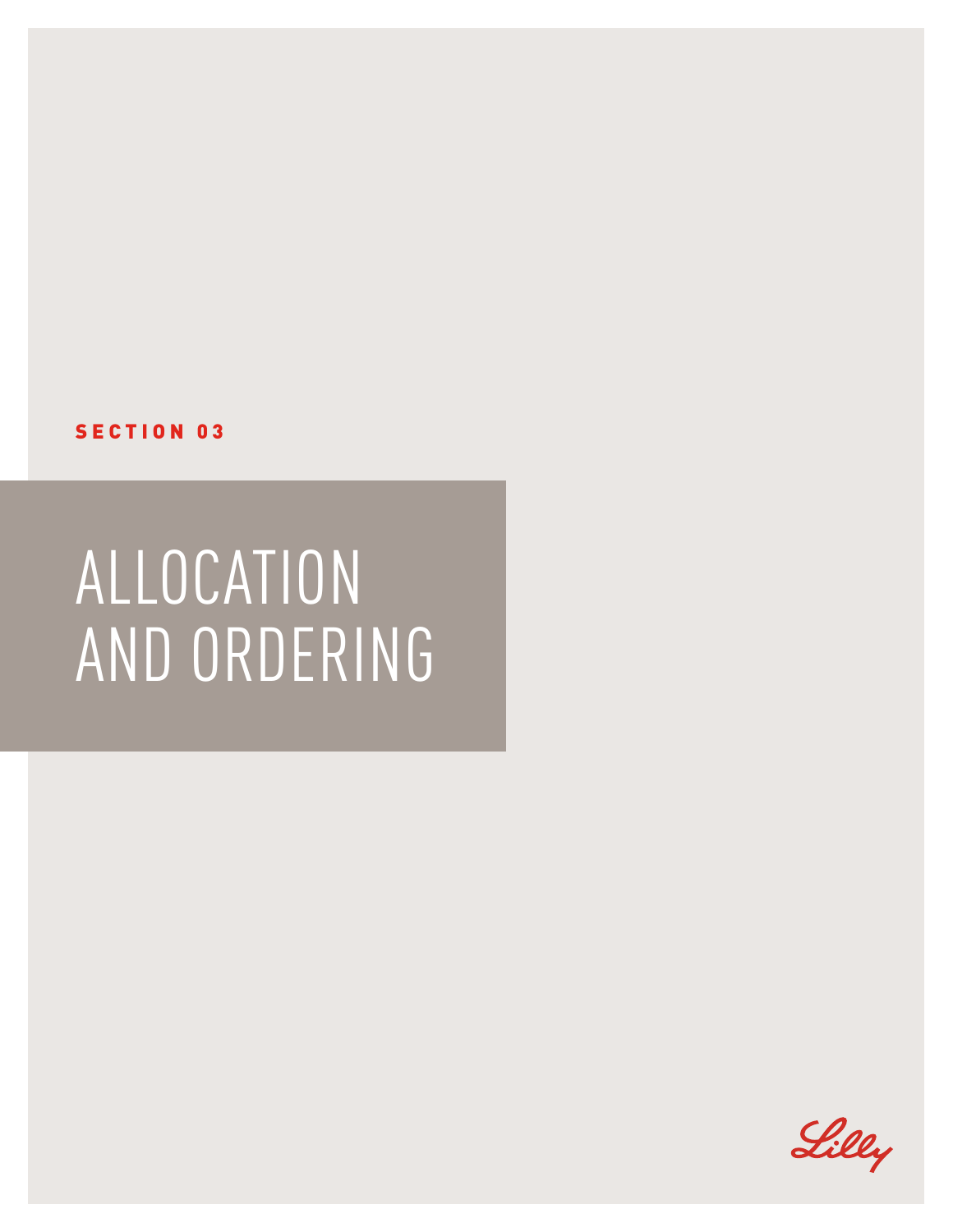## ALLOCATION AND ORDERING

- **• How can the product be ordered?** State health departments will allocate an amount of the product to infusion sites of care. AmerisourceBergen, the contracted distributor, will contact these infusion sites of care directly. They may accept (in part or in full) or decline the allocated product. The receipt of the product requires an account with AmerisourceBergen. Infusion sites of care that would like to be considered for product allocation should contact their state health departments directly.
- **• When can orders be placed?** Infusion sites of care cannot order product from their wholesaler(s). AmerisourceBergen will proactively contact infusion sites of care that have received State Health Department allocations to confirm acceptance of the allocation. Product allocations will occur on a weekly basis after the initial allocation, and quantities may fluctuate depending on highest medical need.
- **• Where can orders be shipped?** Orders will be shipped via UPS overnight to infusion sites of care that have received state health department allocations and that accepted product upon being contacted by AmerisourceBergen customer service.

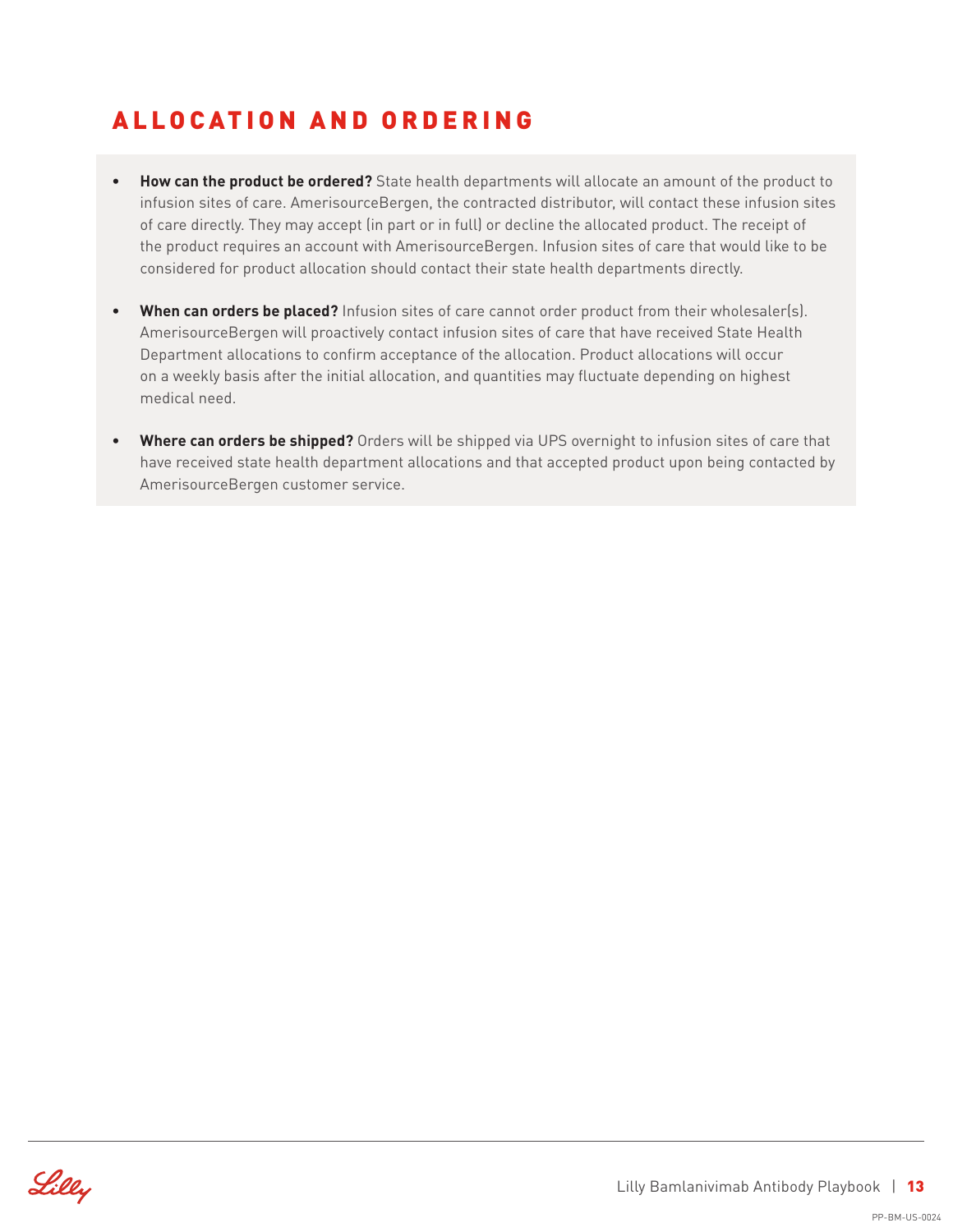#### **Flow of Allocated Product**

Below is a depiction of the basic flow of allocated product. Through a government allocation program, the Federal Government, in partnership with state health departments, will provide the contracted distributor, AmerisourceBergen, with a list of infusion sites of care approved for a product allocation on a periodic basis. The distributor will then contact the approved infusion sites of care, confirm they would like to receive the allocated amount of product and then ship the product.



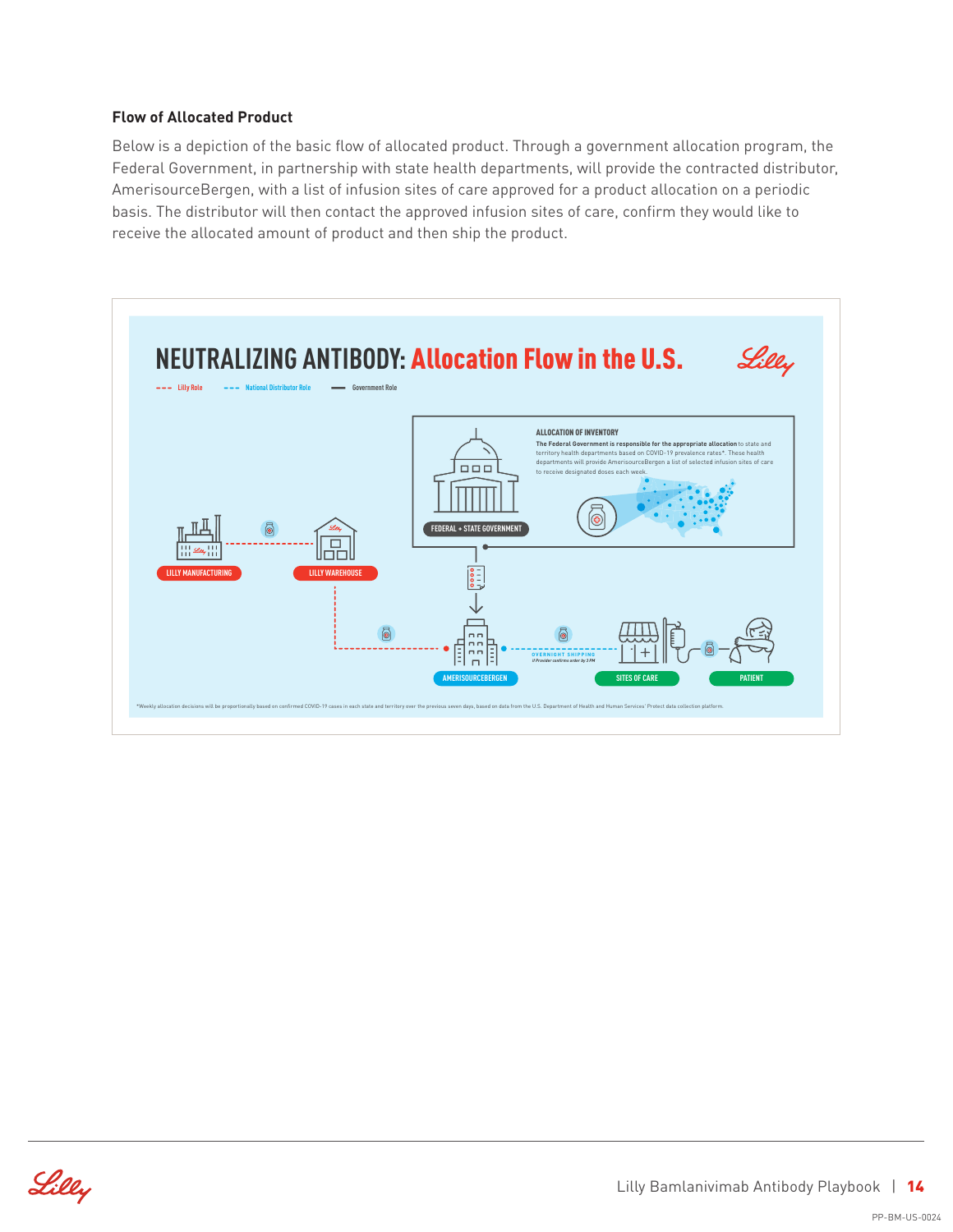

## INFUSION SITE OF CARE REQUIREMENTS

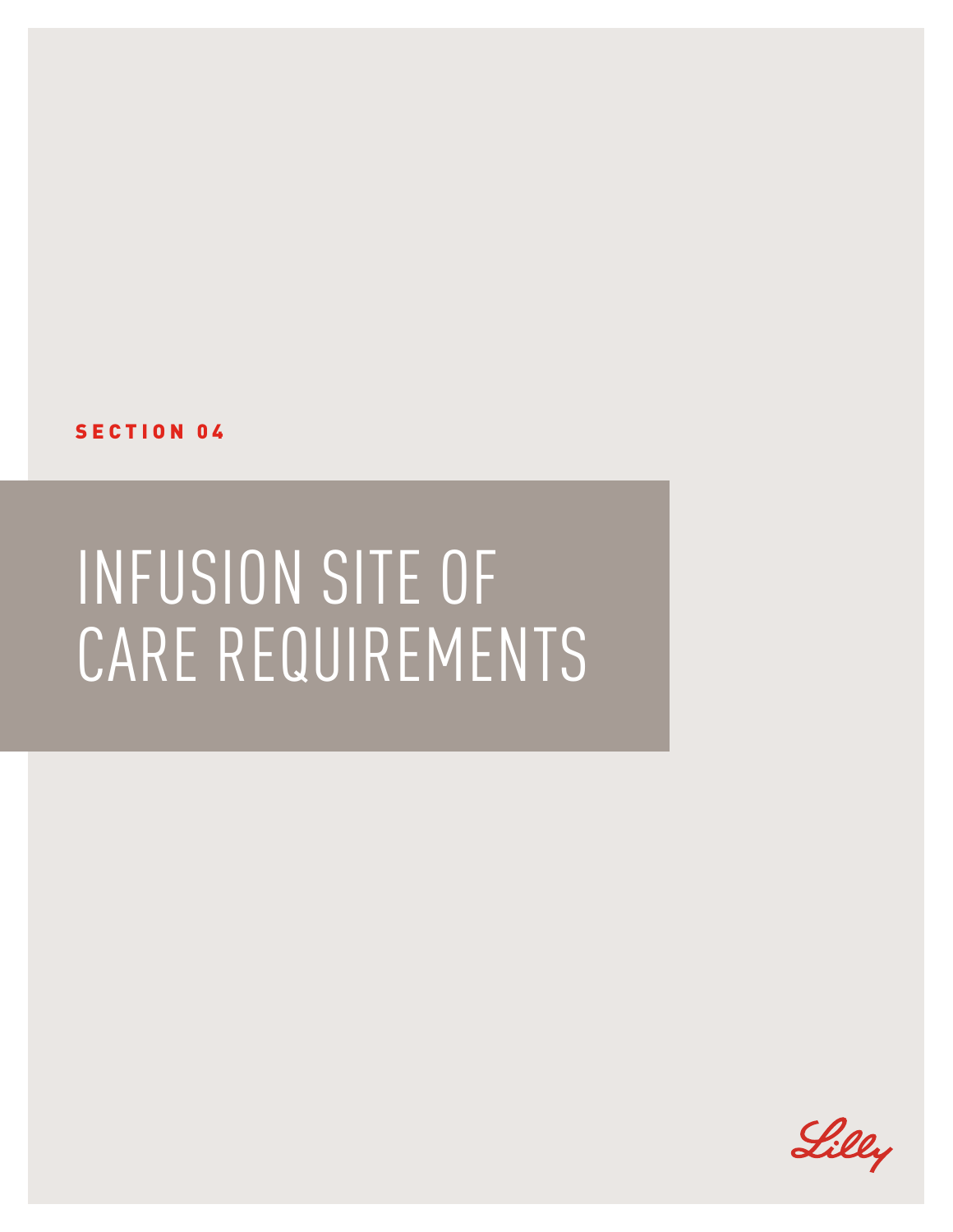## INFUSION SITE OF CARE REQUIREMENTS

#### **Preparation, Storage and Handling**

Prepare sterile infusions in a manner consistent with local laws, regulations, guidelines and policies and with National Infusion Center Association (NICA) standards for outpatient infusion.\*



#### **National Infusion Center Association Parenteral Medication Preparation Guidelines**

According to NICA standards, prepared product is intended for immediate administration to an individual patient. Administration of parenteral medications should begin immediately, ideally within one hour of beginning preparation. If extenuating circumstances preclude immediate administration, manufacturer guidelines regarding stability and storage must be followed; however, storage should not exceed 4 hours unless the product was prepared in accordance with United States Pharmacopeia (USP) General Chapter 797 pharmacy standards for compounding sterile products.

- Use aseptic technique and applicable good clinical practice for intravenous solution preparations of bamlanivimab in accordance with NICA standards.
- Only use materials which are listed as compatible with bamlanivimab for preparation and administration of the infusion solutions (see **Compatible Materials** section below).
- Gather the recommended materials for infusion:
	- Polyvinylchloride (PVC) infusion set containing a 0.20/0.22 micron filter.
- Use new, sterile syringes and needles to prepare each dosing solution of bamlanivimab.
- Refrigerate bamlanivimab drug product when not in use at  $2^{\circ}C$  to  $8^{\circ}C$  (36°F to 46°F).
- Bamlanivimab should be free of any visible particulate matter. Obtain new vial(s) and/or IV bags if the drug product contains any visible particulate matter.
- All medication must be stored, inventoried and destroyed according to applicable regulations.
- Bamlanivimab is administered by intravenous (IV) infusion either using an infusion pump or gravity infusion. Consider use of a rate control or infusion rate monitoring device if using gravity infusion. Tubing with an integrated rate flow regulator can also be considered if an infusion pump is not available.
- The IV solutions are intended for immediate patient administration. If immediate administration is not possible (and the solution has been prepared according to USP 797 guidelines), store the diluted bamlanivimab infusion solution for up to 24 hours at refrigerated temperature (2°C to 8°C [36°F to 46°F]) or up to 7 hours at room temperature (20°C to 25°C [68°F to 77°F]) including infusion time. If refrigerated, allow the infusion solution to equilibrate to room temperature for approximately 20 minutes prior to administration. The hold time includes preparation, solution hold, infusion and flush. Any solution which exceeds these time period requirements and/or is not compounded according to USP 797 guidelines MUST BE DISCARDED and a fresh solution MUST BE PREPARED.

*[\\*Find more information on National Infusion Center Association \(NICA\) standards for outpatient infusion.](https://infusioncenter.org/bestpractices/)*

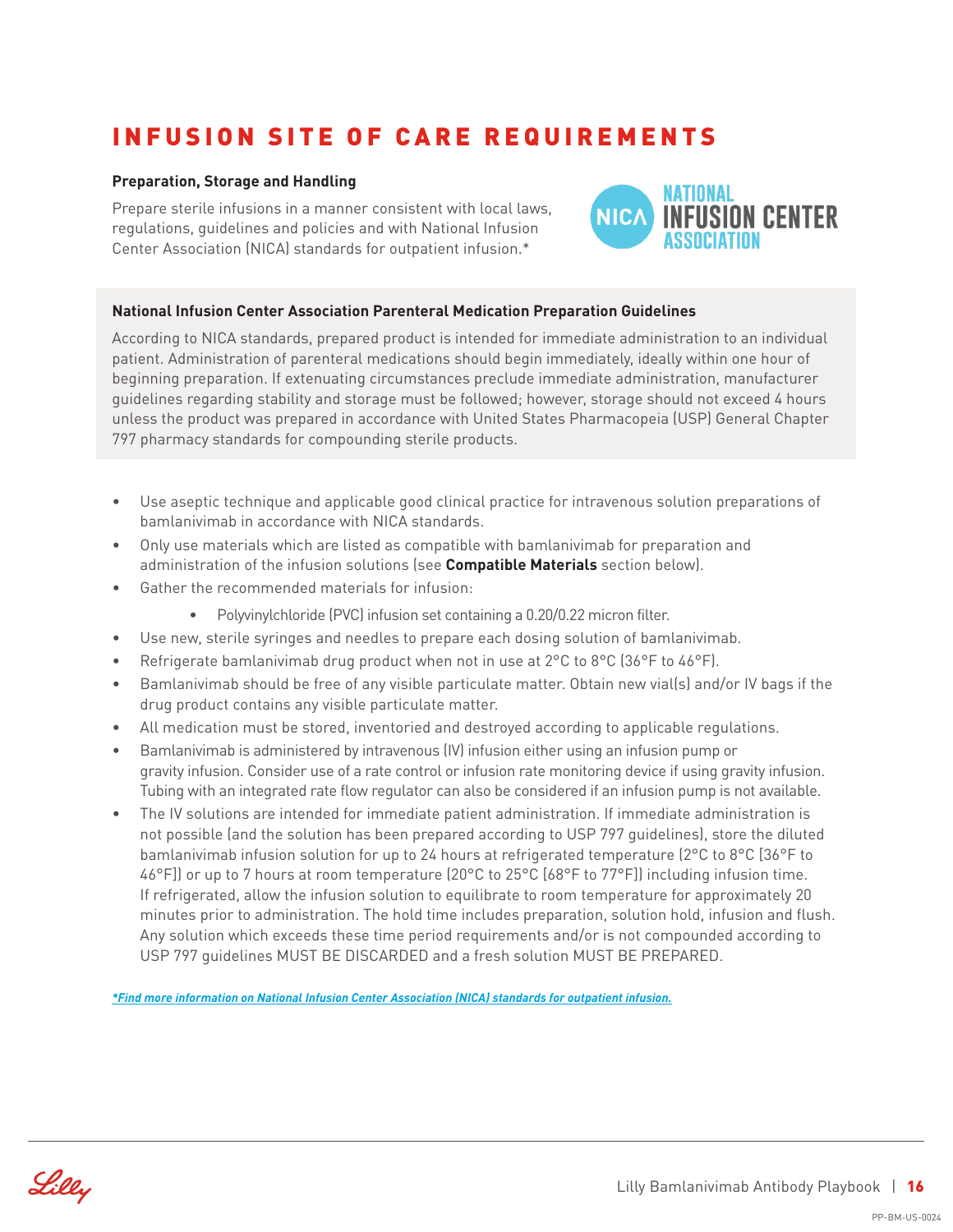#### **Compatible Materials**

Individual infusion sites of care should follow best medical practices when determining materials to use. Procurement of materials from a specific vendor or vendors is not required. If alternate materials are used, the compatibility of these materials should be confirmed with that vendor. Bamalanivimab has no known incompatibilities with conventional medical supplies and equipment. During clinical trials, Lilly has used the following materials:

- Polypropylene syringes
- Stainless steel needles
- Polyvinylchloride (PVC) IV bags with or without DEHP
- Polyvinylchloride (PVC) infusion sets with or without DEHP containing an in-line polyethersulfone (PES)\* filter (Please see footnote.)

#### **Storage**

Refrigerate unopened vials at 2°C to 8°C (36°F to 46°F) in the original carton to protect from light. Do not freeze, shake or expose to direct light.

#### **Preparation and Administration**

- **• The 700 mg dose MUST BE prepared using 0.9% sodium chloride.**
	- **• [Preparation of 700 mg dose of bamlanivimab for IV infusion](http://www.kaltura.com/tiny/z205c)**\*
	- **• [Administration of a dose of 700 mg of bamlanivimab in an IV infusion](http://www.kaltura.com/tiny/ofcrw)**\*

*\*Applicable state/local/federal agencies, regulatory bodies, and industry standards (e.g. USP 797, NICA Standards for In-Office Infusion).*

- Bamlanivimab solution for infusion should be prepared by a qualified health care professional using aseptic technique.
- Refer to section on **Preparation Summary Table for 700mg Dose of Bamlanivimab Solution for Intravenous Infusion** for additional dose preparation information.
- Remove ONE (1) vial of bamlanivimab injection, 700mg/20mL (drug product) from refrigerated storange at 2°C to 8°C (36°F to 46°F), and equilibrate the vial to room temperature, not exceeding 30°C or 86°F for approximately 20 minutes (or no longer cool to the touch). **Do not expose to direct heat.**
- Gently invert the vial by hand approximately 10 times to ensure homogeneity of the contents. **Do not shake** or vigorously agitate the vial. Visually inspect the vial for the presence of any visible particulate matter and discoloration. Bamlanivimab is a clear to slightly opalescent and colorless to slightly yellow to slightly brown solution. If visible particulate matter is observed, appropriately discard the vial, obtain a new vial, and restart the preparation, beginning at the prior step.
- Prepare the IV solution using the following approach using aseptic technique.
	- The IV solution can be prepared using a filled 250mL IV bag. Using a syringe with an 18-gauge needle, withdraw a total of **70mL** of 0.9% sodium chloride from the IV bag and discard that volume, leaving **180mL** in the IV bag.
	- Using a new, sterile syringe with an 18-gauge needle, withdraw **20mL** of bamlanivimab from the prepared vial and inject the contents into the prepared IV bag, so that the combined total volume is **200mL**.
- Gently invert the prepared IV bag by hand approximately 10 times to ensure homogeneity of the contents. **Do not shake** or vigorously agitate the prepared bag. Avoid foaming. Visually inspect the bag after preparation. The contents of the bag should be free of any visible particulate matter. Obtain new vial(s) and re-prepare the dose if visible particulate matter is observed.

*\*If alternate materials are used, the compatibility of these materials should be confirmed with that vendor. Bamalanivimab has no known incompatibilities with conventional medical supplies and equipment.*

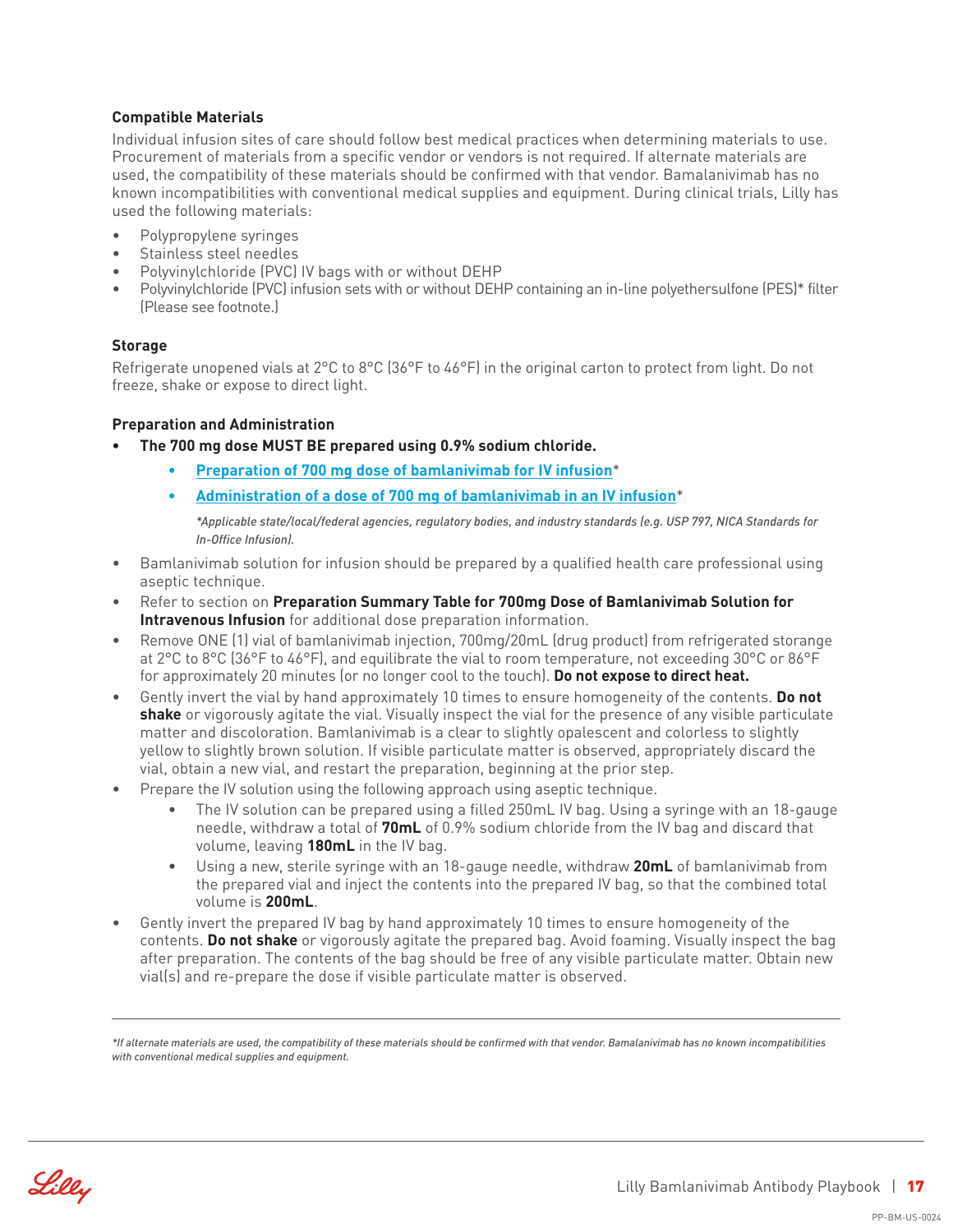- Attach an infusion set containing a 0.20/0.22 µm filter to the IV bag.
- Prime the infusion set and adjust for a **flow rate of 200mL/hr** for both infusion pumps and gravity infusion. Administer the infusion solution over **60 minutes**.

**Infusion sites of care can use the following chart to calculate a 60 minute drip rate when administering via gravity infusion.**

| <b>60 Minute Drip Rate for Gravity Infusion</b> |                       |                                                 |                            |                                   |
|-------------------------------------------------|-----------------------|-------------------------------------------------|----------------------------|-----------------------------------|
| VTBI (mL)                                       | <b>Duration (min)</b> | <b>Drip factor</b><br>(drops per<br>milliliter) | <b>Drops per</b><br>minute | Drops per<br><b>15 seconds</b>    |
| 200                                             | 60                    | 10 gtt/mL                                       | 33 gtt/min                 | 8 drops per<br>15 seconds         |
| 200                                             | 60                    | 12 gtt/mL                                       | 40 gtt/min                 | 10 drops per<br>15 seconds        |
| 200                                             | 60                    | 15 gtt/mL                                       | 50 gtt/min                 | 13 drops per<br>15 seconds        |
| 200                                             | 60                    | 20 gtt/mL                                       | 67 gtt/min                 | 17 drops per<br><b>15 seconds</b> |
| 200                                             | 60                    | 60 gtt/mL                                       | 200 gtt/min                | 50 drops per<br>15 seconds        |

- At the discretion of the infusion site of care medical staff, the proposed infusion rate may be reduced and the corresponding infusion time increased for infusion reactions or patient circumstances.
- This product is preservative-free and therefore, the diluted infusion solution should be administered immediately. If immediate administration is not possible (and the solution has been prepared according to USP 797 guidelines), store the diluted bamlanivimab infusion solution for up to 24 hours at refrigerated temperature (2°C to 8°C [36°F to 46°F]) or up to 7 hours at room temperature (20°C to 25°C [68°F to 77°F]) including infusion time. If refrigerated, allow the infusion solution to equilibrate to room temperature for approximately 20 minutes prior to administration. The hold time includes preparation, solution hold, infusion and flush. Any solution which exceeds these time period requirements and/or is not compounded according to USP 797 guidelines MUST BE DISCARDED and a fresh solution MUST BE PREPARED.
- After the entire infusion volume of **200mL has been administered**, flush the infusion line as per infusion site of care requirements or with sufficient volume to flush residual volume from tubing to ensure patient receives entire dose. Discard unused product.
- For additional information, please see **[Fact Sheet for Healthcare Providers](http://pi.lilly.com/eua/bamlanivimab-eua-factsheet-hcp.pdf)**.

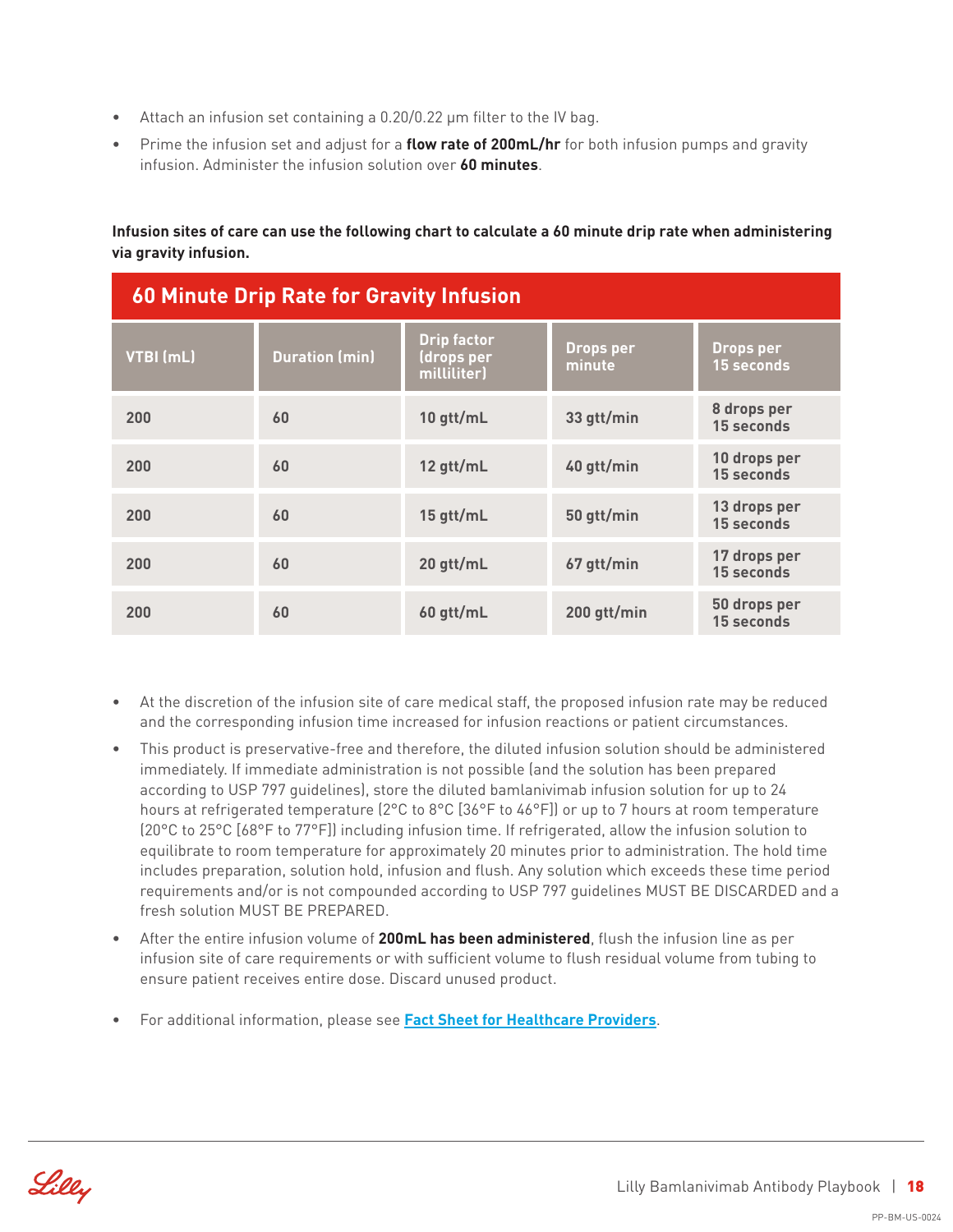#### **Preparation Summary Table for 700mg Dose of Bamlanivimab Solution for Intravenous Infusion**

| <b>Bamlanivimab dose</b>                                    | 700 <sub>mg</sub> |
|-------------------------------------------------------------|-------------------|
| Volume of bamlanivimab drug product (and # of vials) needed | 20mL (1 vial)     |
| Volume of 0.9% sodium chloride to discard from 250mL IV bag | <b>70mL</b>       |
| Nominal bamlanivimab dosing solution concentration          | 3.5mg/mL          |
| Total infusion volume prepared and administered             | 200mL             |
| Infusion rate <sup>1</sup>                                  | 200mL/hr.         |
| Infusion time <sup>1</sup>                                  | $60$ min.         |

<sup>1</sup>At the discretion of the infusion site of care medical staff, the proposed infusion rate may be reduced and the corresponding infusion time increased for infusion reactions or patient circumstances.

**Note:** Upon completion of intravenous infusion, the infusion line should be flushed as per infusion site of care requirements or with approximately 25mL of 0.9% sodium chloride with the flush volume administered to the patient to ensure delivery of the required dose.

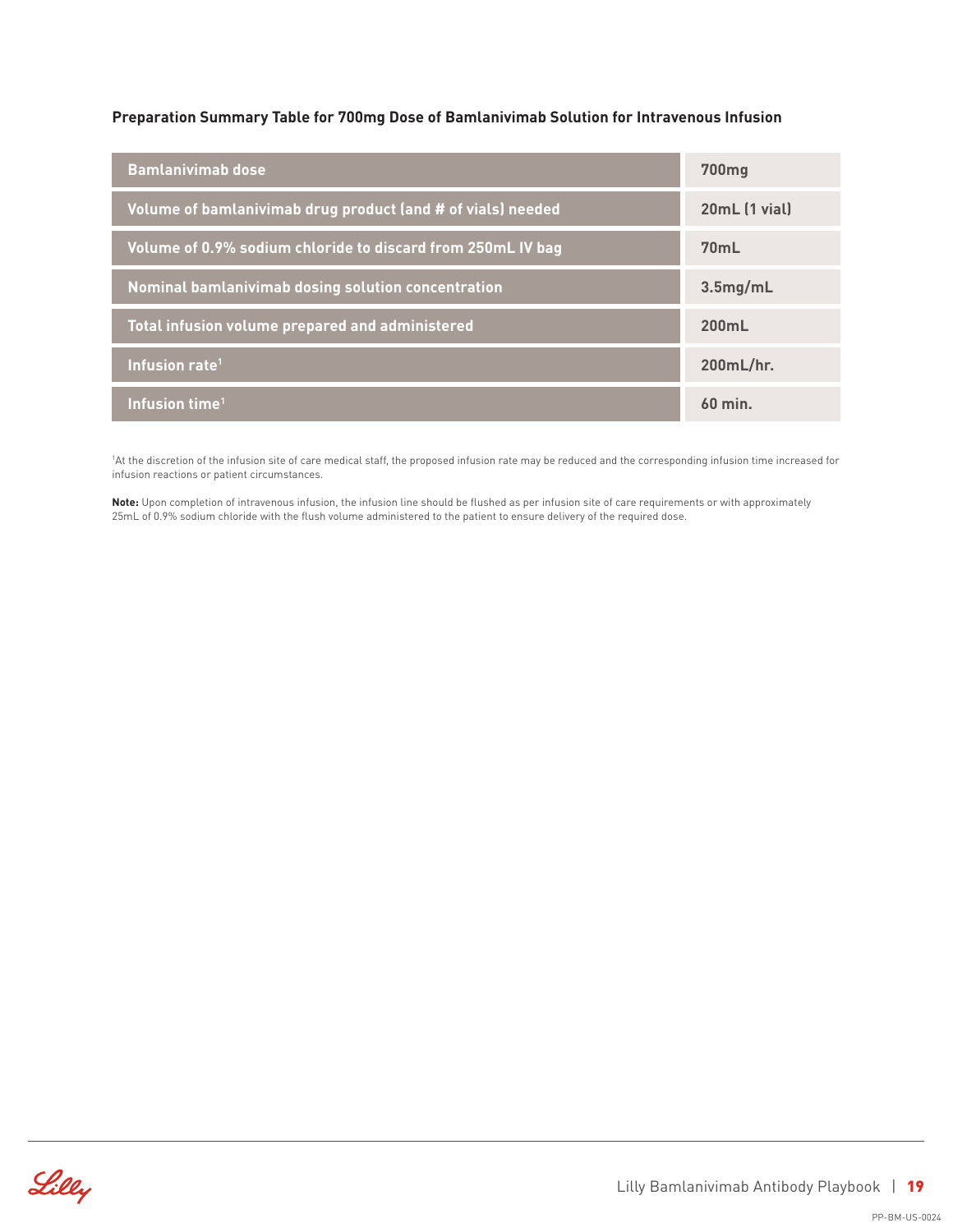SECTION 5

## RECOMMENDED INFUSION SITE OF CARE RESOURCES AND EQUIPMENT CONSIDERATIONS

Lilly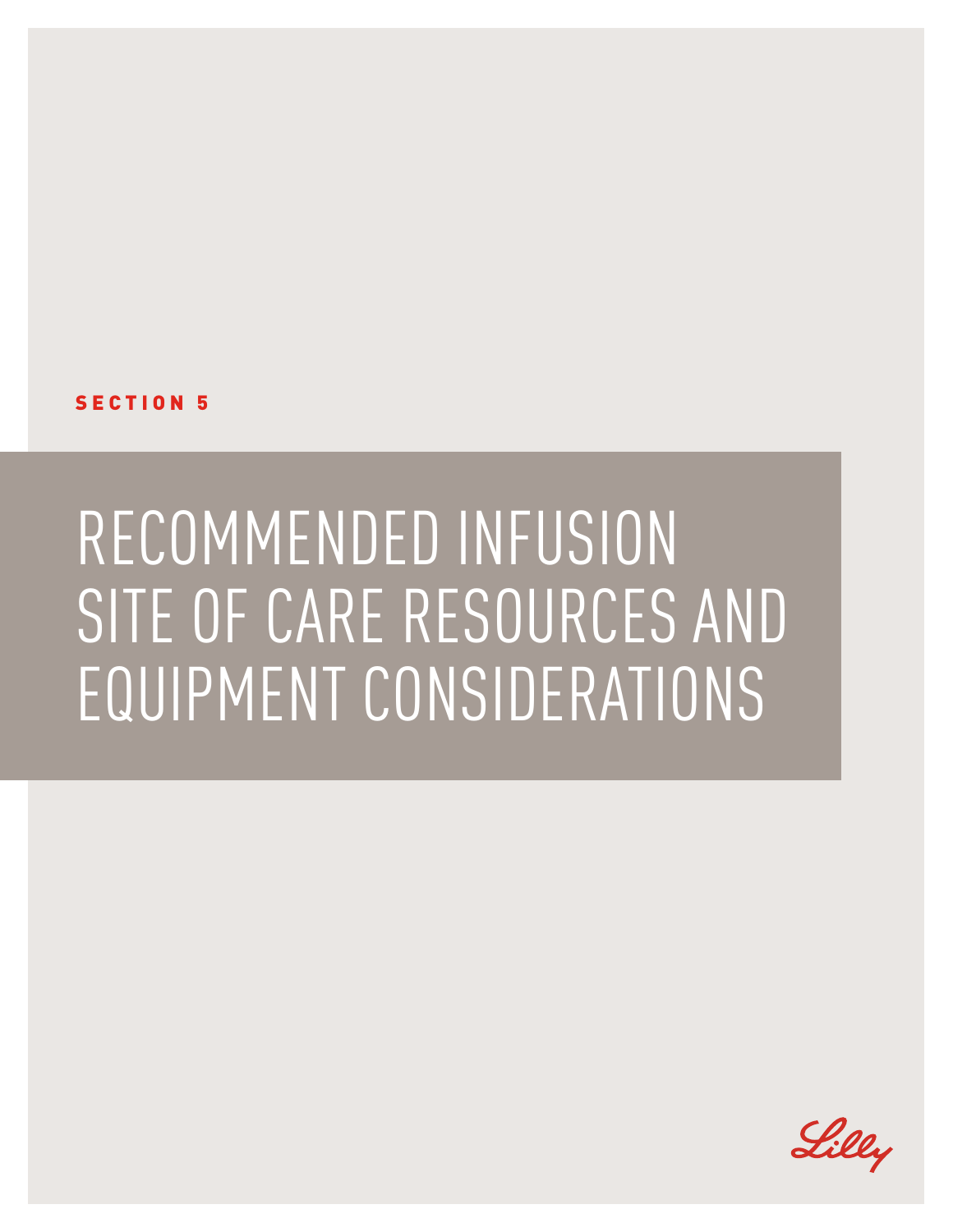### STAFFING RECOMMENDATIONS

Staffing requirements may vary by state. Follow your local requirements when determining the staff needed for your infusion site of care. Based on Lilly's clinical trial experience, the following roles should be considered to ensure the safest care environment for patients receiving bamlanivimab antibody infusion.

*Infusion sites of care should have appropriately trained medical staff to administer infusion treatments and identify and manage potential adverse reactions. It is recommended that participants who experience a systemic hypersensitivity reaction be treated per the local standard of care.*

| Role                                 | <b>Recommendations</b>                                                                                                                                                                                                 |  |
|--------------------------------------|------------------------------------------------------------------------------------------------------------------------------------------------------------------------------------------------------------------------|--|
| <b>Patient intake</b>                | Person with basic administrative skills                                                                                                                                                                                |  |
| <b>Drug infusion</b><br>preparation  | Health care professional trained in IV admixture preparation (such as a<br>nurse, pharmacist, pharmacy tech)                                                                                                           |  |
| Infusion: start IV                   | Health care professional trained to start an IV                                                                                                                                                                        |  |
| Infusion: administer<br>infusion     | Health care professional trained in administering IV infusion                                                                                                                                                          |  |
| <b>Infusion monitoring</b>           | Healthcare professional trained in:<br>assessing infusion-related reactions<br>treating infusion-related reactions<br>vital sign monitoring                                                                            |  |
| <b>Post-infusion</b><br>observation  | Healthcare professional trained in:<br>assessing infusion-related reactions<br>treating infusion-related reactions<br>vital sign monitoring<br>$\bullet$<br>providing discharge education for the patient<br>$\bullet$ |  |
| <b>Patient release</b>               | Person with basic administrative skills                                                                                                                                                                                |  |
| <b>Waste removal</b><br>and cleaning | Person trained in COVID-19 cleaning and disinfection                                                                                                                                                                   |  |

#### **Notes:**

- At least one health care professional should have Advanced Cardiovascular Life Support (ACLS) or Basic Life Support (BLS) certification or equivalent.
- The same health care professional may perform more than one role.
- State or county requirements may dictate specific qualifications for some roles.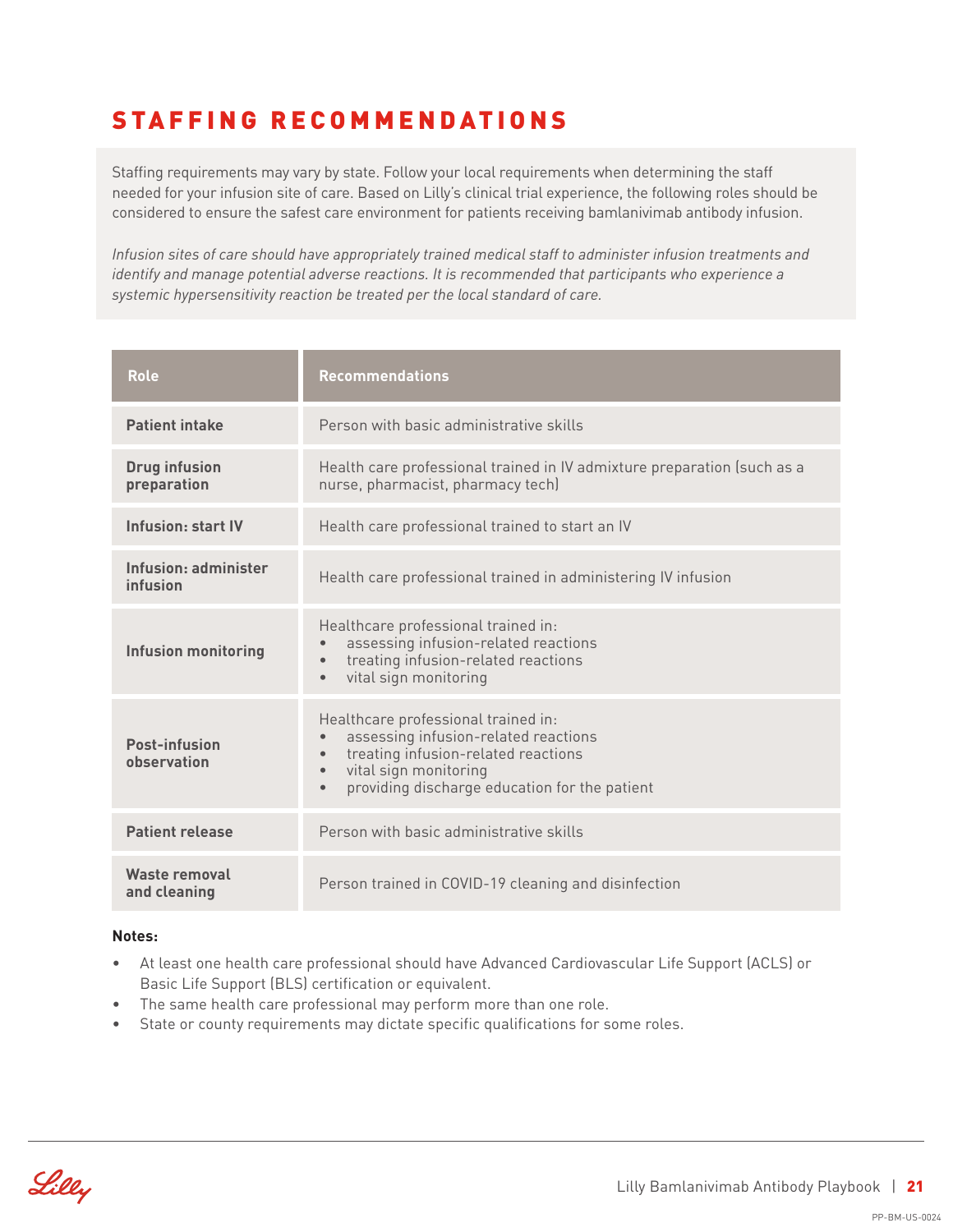## INFUSION SITE OF CARE MATERIALS

Equipment requirements may vary by state. Follow your local requirements when determining the equipment needed for your infusion site of care. Based on Lilly's clinical trial experience, the following equipment should be considered to ensure the safest infusion site of care environment for patients receiving bamlanivimab antibody infusion. Additional recommended equipment and emergency medical supplies can be found in Appendix B.

#### **Below are recommended non-consumable materials which are needed in an infusion site of care:**

- Infusion pumps (if available)
- Infusion pump bracket for IV pole (if available)
- Chairs for infusion
- Mobile IV poles
- Emergency medical management equipment and backboard, including a reaction management kit (see Appendix B)
- Privacy screens
- Chairside table
- Locking refrigerator with temperature monitoring capability
- Transilluminator (vein finder)
- Vital sign monitoring equipment (see Appendix B)

#### **Below are recommended consumable items which are needed in an infusion site of care:**

#### **Consumable Items** Recommended supplies are based on Lilly's clinical trial experience.

| <b>PPE</b>                                                                                                                                                               | Infusion supplies*                                                                                                                                                                                                                                                                                                                                                                                                                                                                                          | <b>General supplies</b>                                                                                                                                                                                   |
|--------------------------------------------------------------------------------------------------------------------------------------------------------------------------|-------------------------------------------------------------------------------------------------------------------------------------------------------------------------------------------------------------------------------------------------------------------------------------------------------------------------------------------------------------------------------------------------------------------------------------------------------------------------------------------------------------|-----------------------------------------------------------------------------------------------------------------------------------------------------------------------------------------------------------|
| Gloves<br>Gowns<br>Eye and face protection (e.g., goggles,<br>safety glasses, face shields)<br>NIOSH-certified, disposable N95 filter<br>facepiece respirators or better | IV and catheters**<br>$0.20/0.22 \mu m$ filter<br>250mL PVC IV bags (infusion prep), if required<br>250mL 0.9% sodium chloride (infusion prep)<br>Pre-filled saline syringes<br>Appropriately sized syringes<br>Alcohol wipes<br>2x2 gauze pads<br><b>Adhesive bandages</b><br>Tegaderm bio-occlusive dressing<br>Absorbent underpads (blue pads)<br><b>Extension set tubing</b><br>Sterile needles - stainless steel 18ga<br>IV administration sets (tubing)<br><b>Sharps containers</b><br>Transpore tape | Biohazard disposal bag<br>Disposable disinfecting wipes<br>Thermometer probe covers (if required)<br>70% alcohol wipes<br>Paper towels<br>Trash bins and liners<br>Infusion Reaction Kit (see Appendix B) |

\* Listed supplies are reflective of quantities/volumes used in Lilly clinical trials. Infusion sites of care may substitute alternate quantities and volumes as needed based on best medical practices and local requirements.

\*\*24g catheter is sufficient

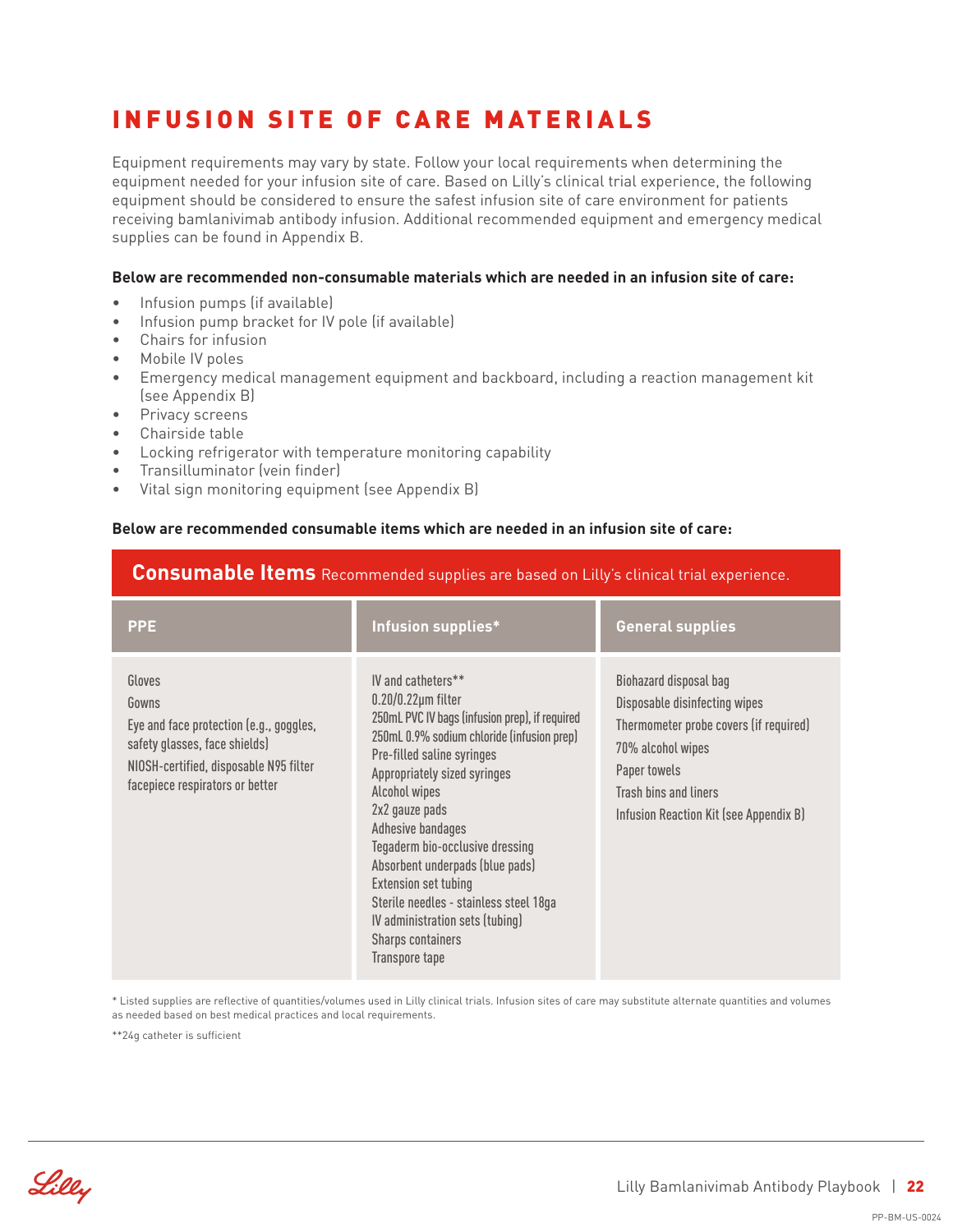SECTION 06

## EDUCATION AND AWARENESS

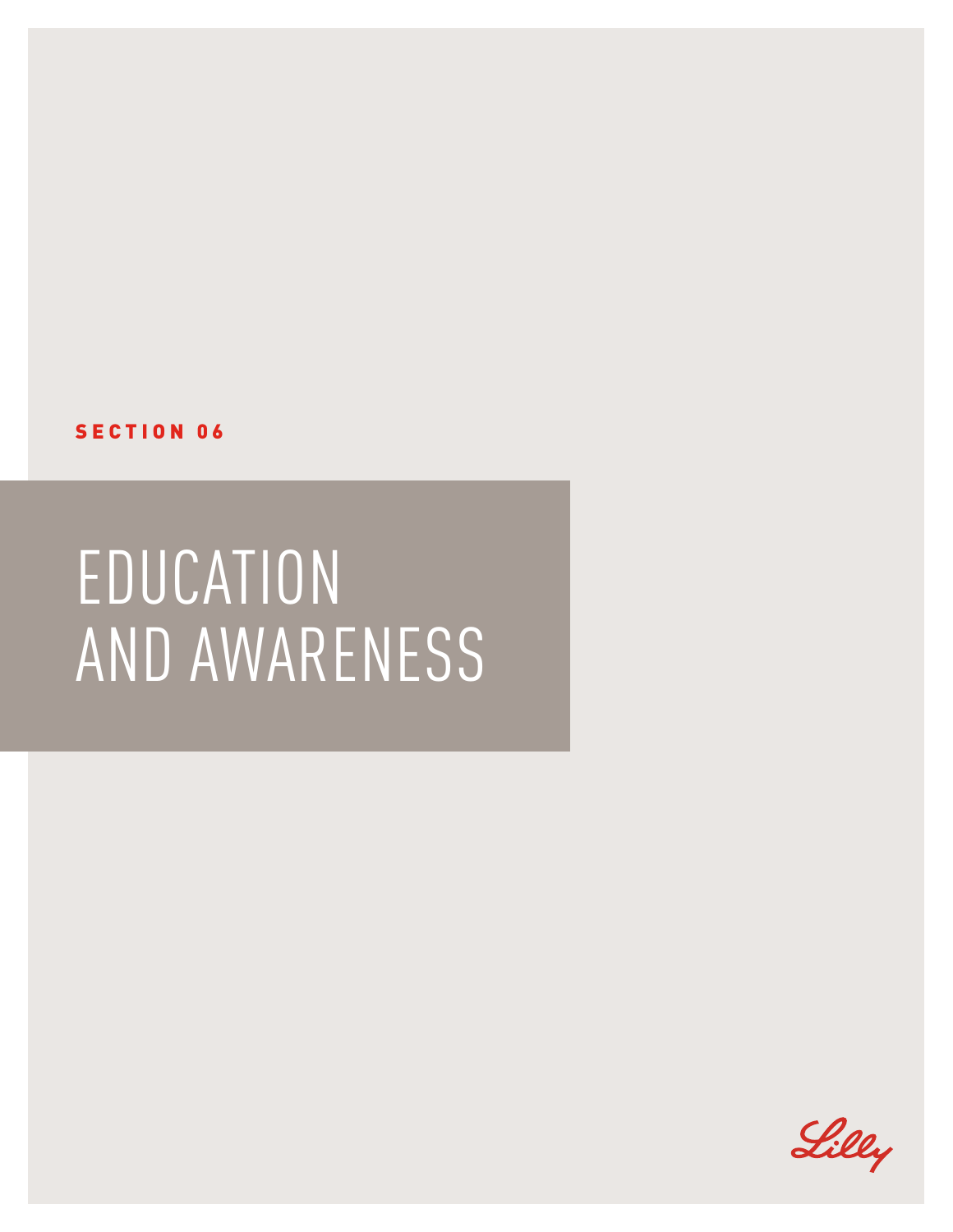## EDUCATION AND AWARENESS

**Attacking the coronavirus will require a diverse set of approaches, including both vaccines and treatments, such as antibodies.**

#### **Q. What's the difference between vaccines and monoclonal antibody drugs?**

- A. While there are some similarities, here's how they are different:
	- Monoclonal antibody drugs, like bamlanivimab, provide passive immunity by giving the body antibodies to protect itself. Vaccines provide active immunity by helping the body make its own antibodies to protect itself.
	- Monoclonal antibody drugs are designed to start working faster than vaccines, while protection provided by vaccines will generally last longer.
	- Generally, scientists are able to develop antibody treatments faster than they are able to develop vaccines.

#### **Developing any approach against COVID-19 involves assessing key factors:**



**Viral exposure**

A vaccine will not help an already-infected patient



**Stage of disease**

When to apply the medicine to prevent the infection or treat the disease



**At-risk populations**

Factors linked to worse outcomes (e.g., age, concurrent diseases)

Lilly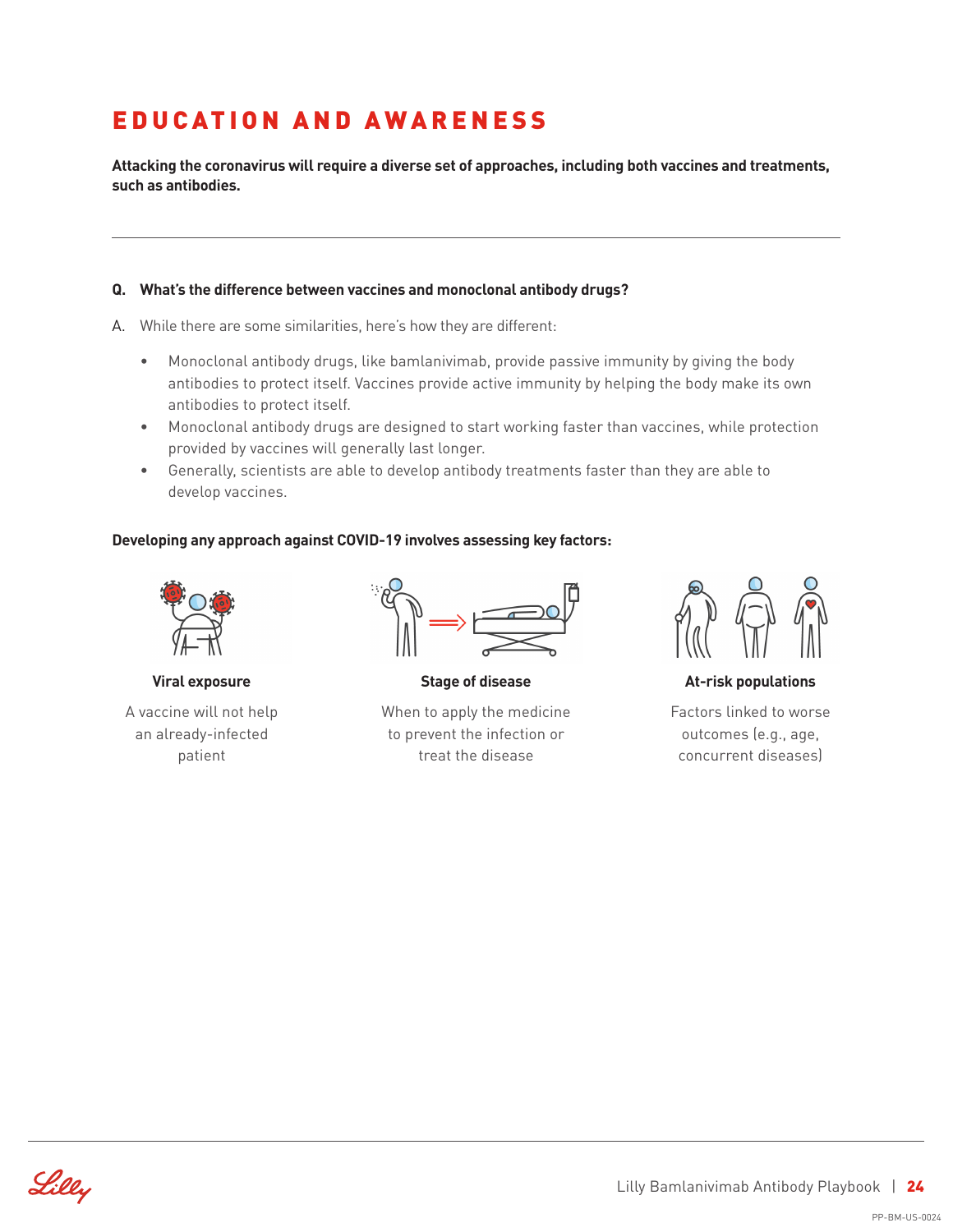### N E U T R A L I Z I N G A N T I B O D I E S AS POTENTIAL TREATMENTS

Identified and characterized using various methods, including from the blood of COVID-19 survivors, neutralizing antibodies target the viral spike protein that SARS-CoV-2 uses to gain entry into host cells. Neutralizing antibodies, therefore, are specifically designed to treat COVID-19.



#### **Q. What are antibodies?**

- A. Antibodies are naturally made in our bodies to fight infection.
	- Whenever the immune system meets a new foreign substance in the body, it makes new antibodies that attack the foreign substance. The next time that substance shows up, the immune system can produce the same antibodies to help the body fight it off before it can make a person sick. These types of naturally occurring antibodies provide active immunity.
	- Vaccines work in a similar way, helping the body make antibodies to attack specific foreign substances and providing active immunity in the body.
	- Antibody drugs are different. They are man-made antibodies that are given directly through an infusion or injection rather than prompting the body to make the antibodies for itself. This type of immunity is called passive immunity.

#### **Find more information about monoclonal antibody drugs and vaccines from the CDC, State Health Departments, and the following resources:**

- **• www.coronaviruspreventionnetwork.org**
- **• www.infusioncenter.org/**
- **• [Fact Sheet for Healthcare Providers](http://pi.lilly.com/eua/bamlanivimab-eua-factsheet-hcp.pdf)**
- **• [Fact Sheet for Patients, Parents and Caregivers \(English\)](http://pi.lilly.com/eua/bamlanivimab-eua-factsheet-patient.pdf)**
- **• [Fact Sheet for Patients, Parents and Caregivers \(Spanish\)](http://pi.lilly.com/eua/span/bamlanivimab-eua-factsheet-patient-span.pdf)**
- **• [FDA Letter of Authorization](http://pi.lilly.com/eua/bamlanivimab-eua-fda-authorization-letter.pdf)**



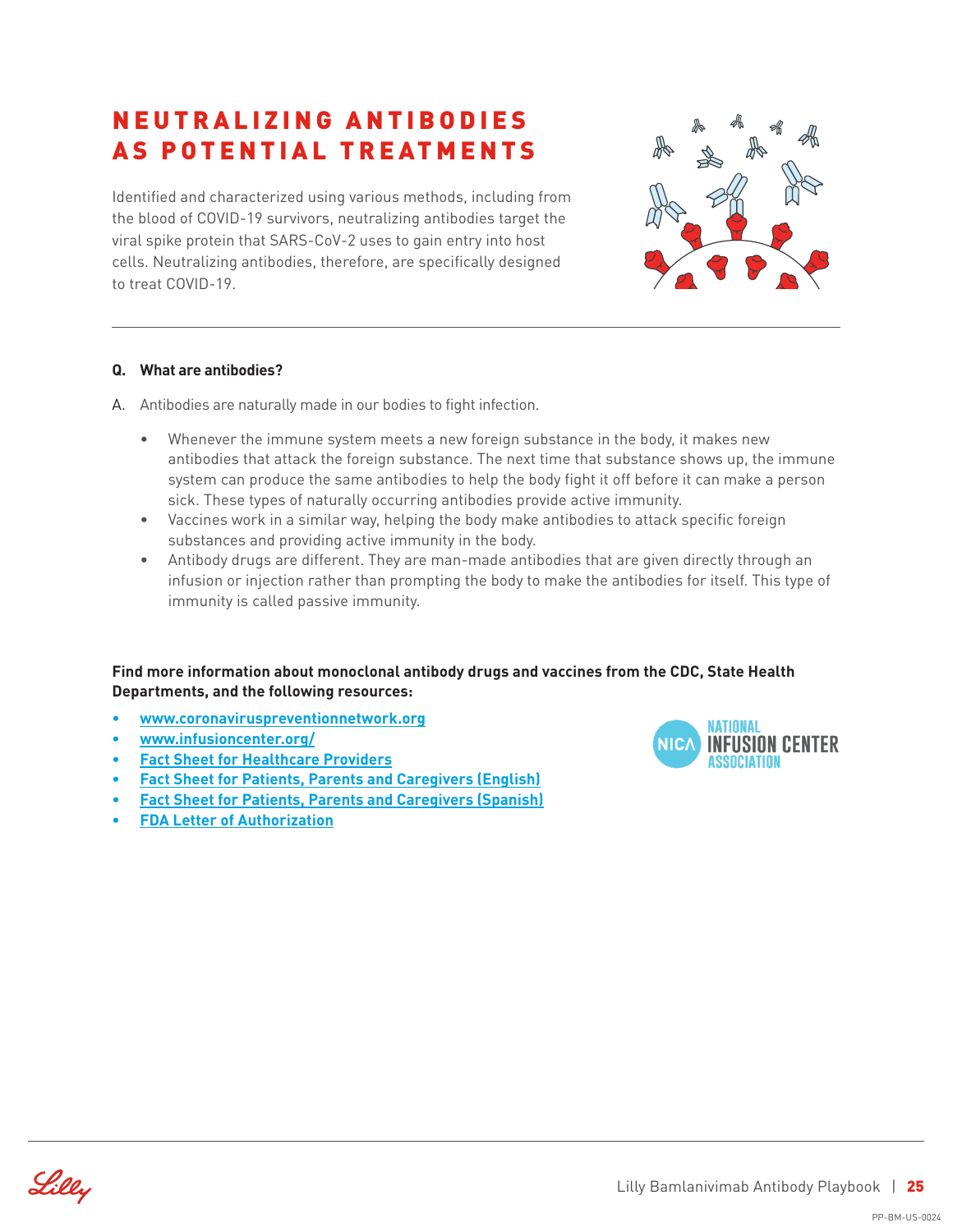

## What are **MONOCLONAL ANTIBODIES?**

Monoclonal antibodies **(mAbs)** are antibodies developed in a laboratory to help our bodies fght infection.



mAbs are FDA approved to treat health conditions including cancers and autoimmune diseases.

mAbs are also being studied for the treatment and prevention of COVID-19.

### How are mAbs administered?





. . . . . .

. . . . How often infusions or injections of mAbs are

needed depends on the specifc mAbs.



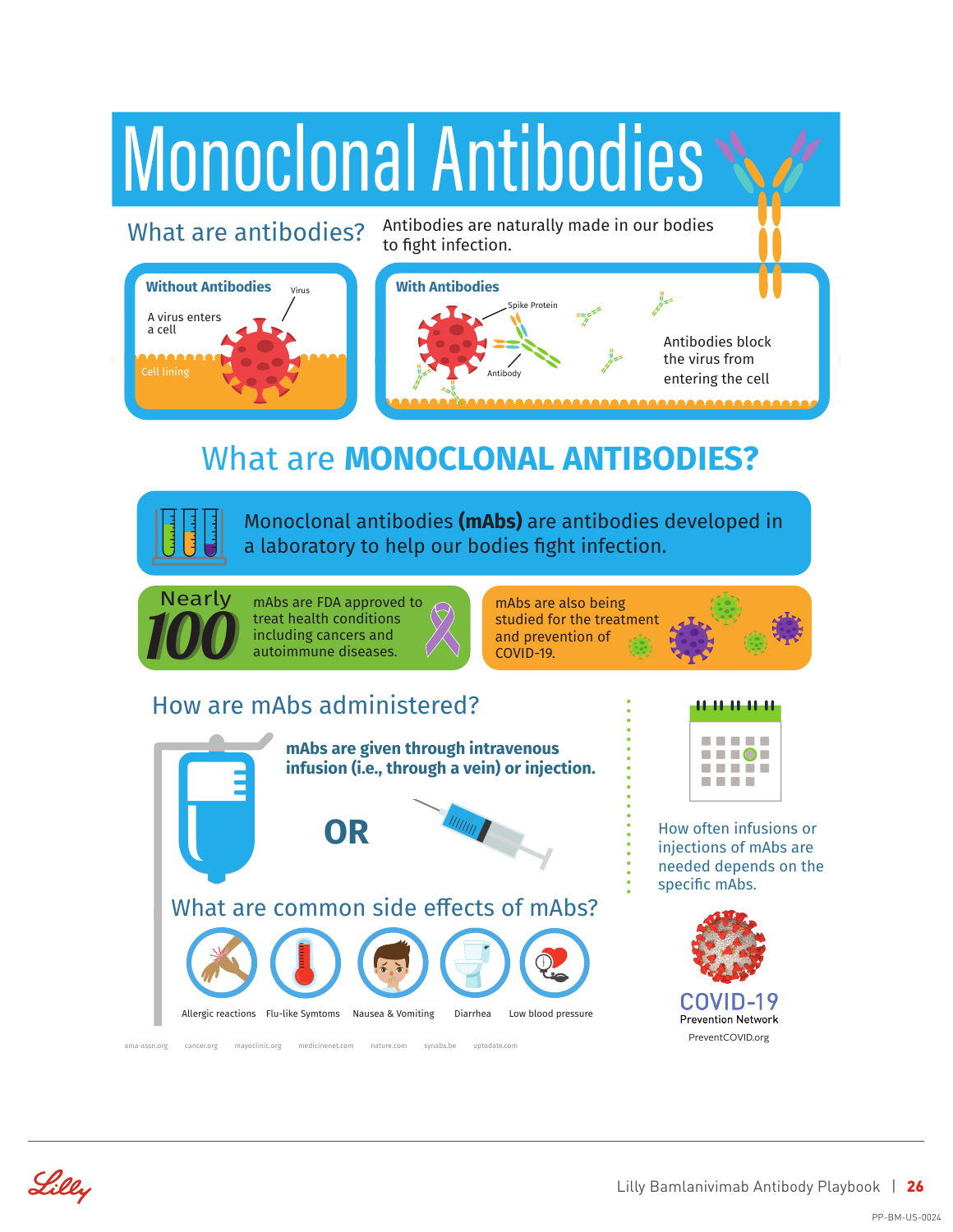APPENDIX A

## LILLY MONOCLONAL ANTIBODY CLINICAL TRIAL MODELING INFORMATION

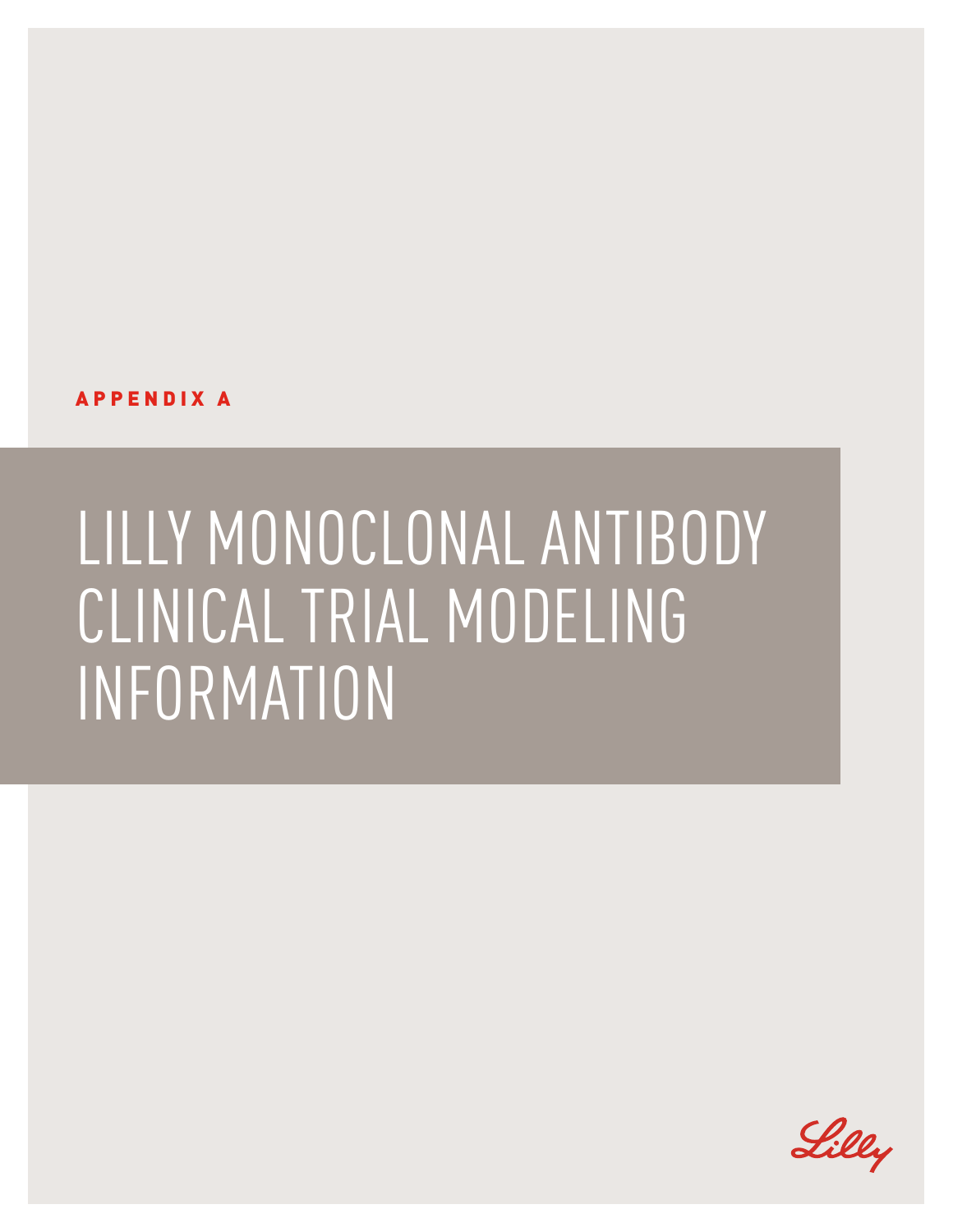### LILLY MONOCLONAL ANTIBODY CLINICAL TRIAL MODELING INFORMATION

Assuming the infusion site of care setup details provided below, this information can be used to model the estimated number of infusions (patients) an infusion site of care can serve, depending on its capacity.

Each infusion site of care will vary in terms of the amount of chairs for infusion, staffing considerations, work day length and more. The information provided here is meant as a general guide based upon Lilly's clinical trial experience. In some cases, ideal criteria are included, such as for observation time. In other instances, such as the consent and intake time, there are estimated ranges shown, with "+" or "-" conditions in parentheses.

| <b>Infusion Timing</b>  |                                        |                                                                                                                                                                                                                                                                                      |
|-------------------------|----------------------------------------|--------------------------------------------------------------------------------------------------------------------------------------------------------------------------------------------------------------------------------------------------------------------------------------|
| <b>Criteria</b>         | <b>Details</b>                         | <b>Additional Notes</b>                                                                                                                                                                                                                                                              |
| Consent and intake time | $30 \text{ min } (+/- 15 \text{ min})$ | Consent and intake may occur outside of the infusion chair, such as at the<br>prescriber's location, and consent and intake time may vary per patient.                                                                                                                               |
| IV prep time            | $30$ min                               | This step usually does not take place until the patient is in the chair for<br>infusion and vascular access has been obtained.                                                                                                                                                       |
| Infusion time           | $60 \text{ min } (+30 \text{ min})$    | Infusion time should be a minimum of 60 minutes, although more time may<br>be necessary.                                                                                                                                                                                             |
| Ohservation time*       | $60$ min                               | It is clinically recommended to monitor patients during infusion and observe<br>patients for at least 1 hour after infusion is complete, although more time<br>may be necessary. Sites of care should follow local requirements when<br>determining appropriate observation periods. |
|                         | $165 - 225$ min                        | This represents the estimated total time from consent through<br>observation of the patient.                                                                                                                                                                                         |

\*It is recommended that infusion sites of care have a protocol in place for patients who refuse to stay for post-infusion observation. For example, this may include an AMA form, release of responsibility waiver, etc.

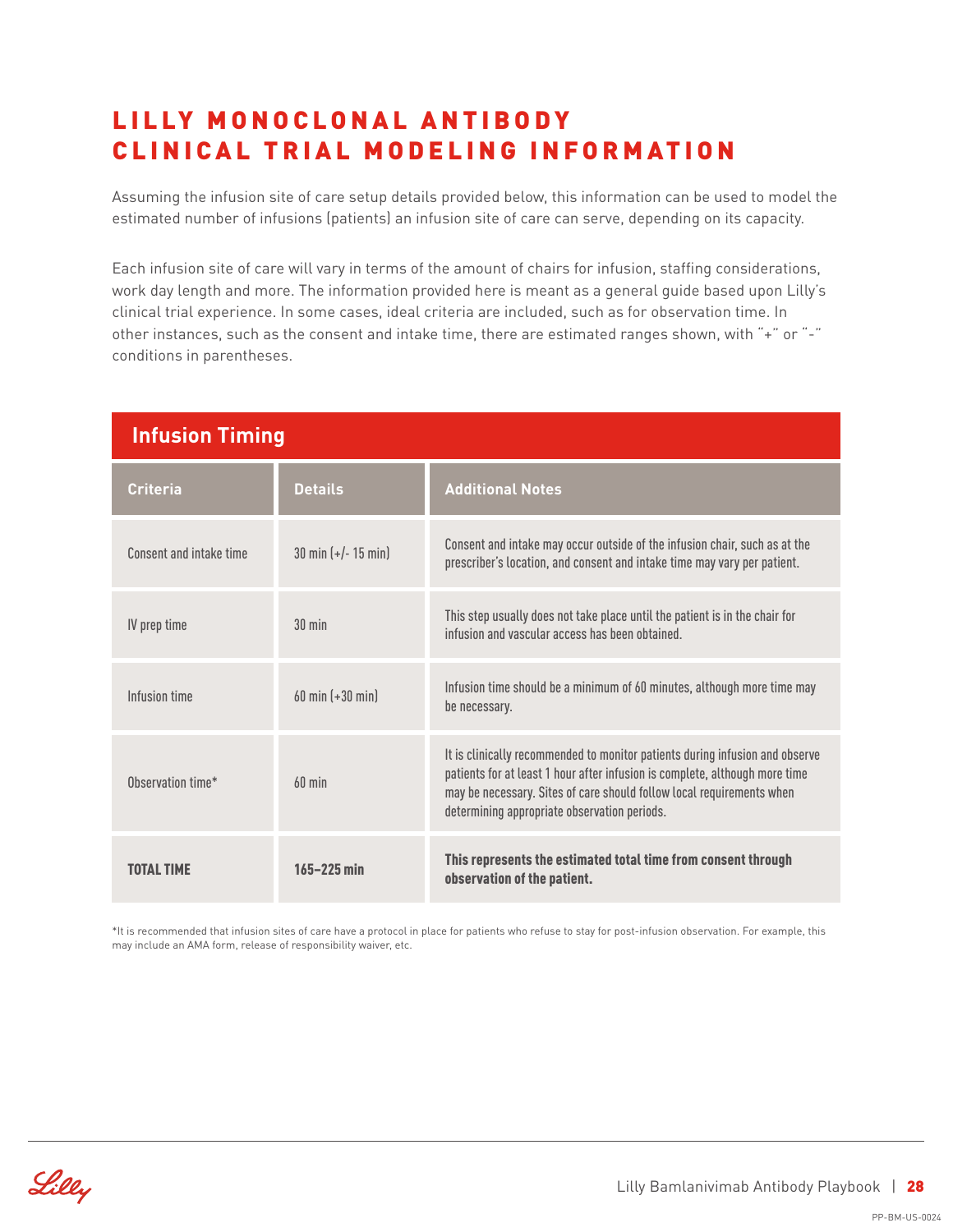

## BASIC EQUIPMENT RECOMMENDATIONS

APPENDIX B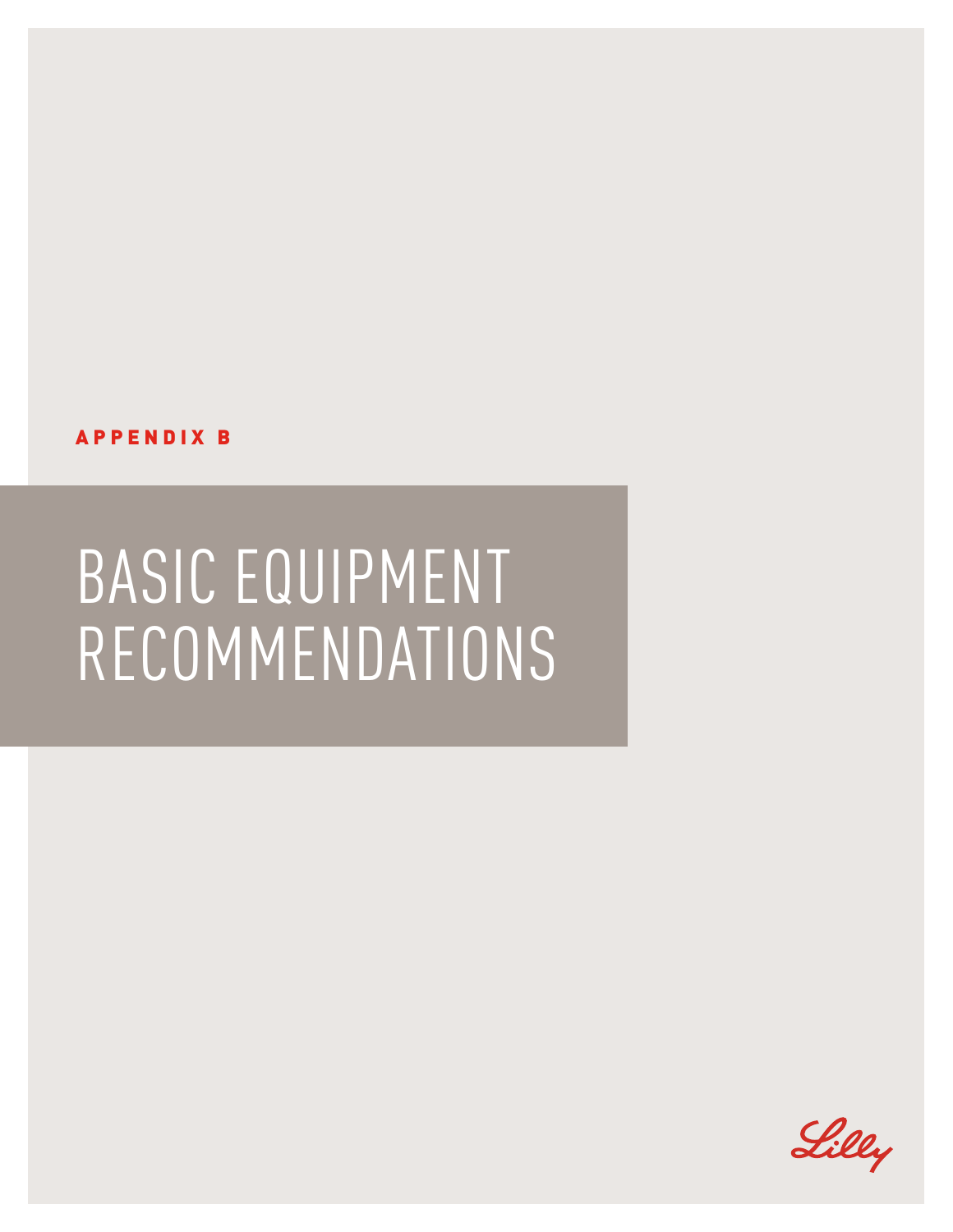## BASIC EQUIPMENT RECOMMENDATIONS

Equipment requirements may vary by state. Follow your local requirements when determining the equipment needed for your infusion center. Based on Lilly's clinical trial experience, the following equipment should be considered to ensure the safest care environment for patients receiving bamlanivimab antibody infusion.

#### **Basic Equipment Recommendations**

| <b>Drug preparation</b>              | Locked refrigerator with min/max temp monitoring<br>Prep table or area<br>18ga needles<br>Appropriate sized syringes<br>250mL PVC IV bags (infusion prep), if required<br>250mL 0.9% sodium chloride<br>Sterile alcohol prep pads<br>PPE gloves all sizes<br>PPE face shields or goggles<br>PPF N95 masks<br><b>Sharps containers</b><br>Drug transport bags (if using mobile pharmacy)<br>Alcohol sanitizing wipes<br>Step-by-step instruction sheet (with images) |
|--------------------------------------|---------------------------------------------------------------------------------------------------------------------------------------------------------------------------------------------------------------------------------------------------------------------------------------------------------------------------------------------------------------------------------------------------------------------------------------------------------------------|
| <b>Patient intake</b><br>and release | Signage with patient instructions<br>Phone for intake worker<br>Schedule or list of appointments<br>Office supplies (e.g. pens, stapler, scissors, paper clips, etc.)<br>Clipboard with patient intake and monitoring sheet<br>Patient intake and monitoring form<br>Check-in table<br>Chair(s) for check-in staff<br><b>Bleach sanitizing wipes</b><br>Hand sanitizer<br>PPE gloves all sizes<br>PPE face shields or goggles<br>PPF N95 masks<br>PPE gowns         |

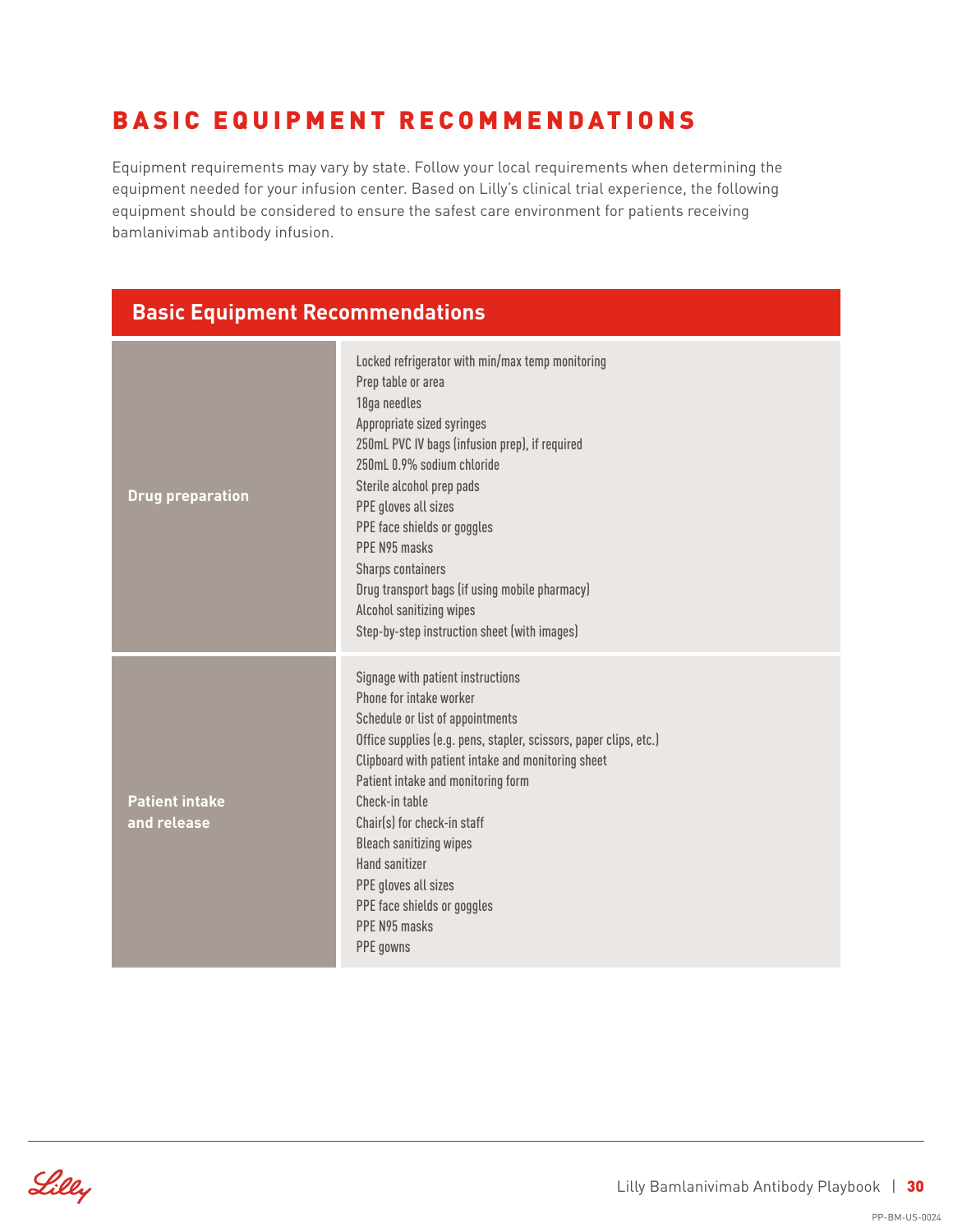### **Basic Equipment Recommendations**

| <b>Infusion</b><br>area supplies | <b>Chairs for infusion</b><br>Chairside table<br>IV poles<br>IV pump (or gravity feed)<br>Vital signs monitoring equipment (BP, HR, resp rate, temp, 02 sat)<br>Supply cart or other storage cabinet<br><b>Hand sanitizer</b><br>Hand soap<br>Biohazard trash can<br>Bleach wipes (cleaning non-electronic equipment)<br>Alcohol wipes (cleaning electronic equipment)<br>Medical emergency supplies<br>Sterile alcohol prep pads<br><b>IV</b> catheters<br>IV extension tubing<br>Tourniquet<br><b>PVC</b> infusion sets<br>$0.20/0.22 \mu m$ filter<br>Gauze pads<br>Adhesive bandages<br>0.9% sodium chloride flush syringes<br>Bio-occlusive dressing<br>Tape<br>50mL 0.9% sodium chloride bags<br>PPE-gloves all sizes<br>PPE-face shields or goggles<br>PPE-N95 masks<br>PPE-gowns |
|----------------------------------|------------------------------------------------------------------------------------------------------------------------------------------------------------------------------------------------------------------------------------------------------------------------------------------------------------------------------------------------------------------------------------------------------------------------------------------------------------------------------------------------------------------------------------------------------------------------------------------------------------------------------------------------------------------------------------------------------------------------------------------------------------------------------------------|
| <b>Observation area</b>          | Vital signs monitoring equipment (BP, HR, resp rate, temp, 02 sat)<br>Table for staff<br>Chairs for patients and staff<br><b>Bleach sanitizing wipes</b><br>Hand sanitizer<br>PPE-gloves all sizes<br>PPE-face shields or goggles<br>PPE-N95 masks<br>PPE-gowns                                                                                                                                                                                                                                                                                                                                                                                                                                                                                                                          |